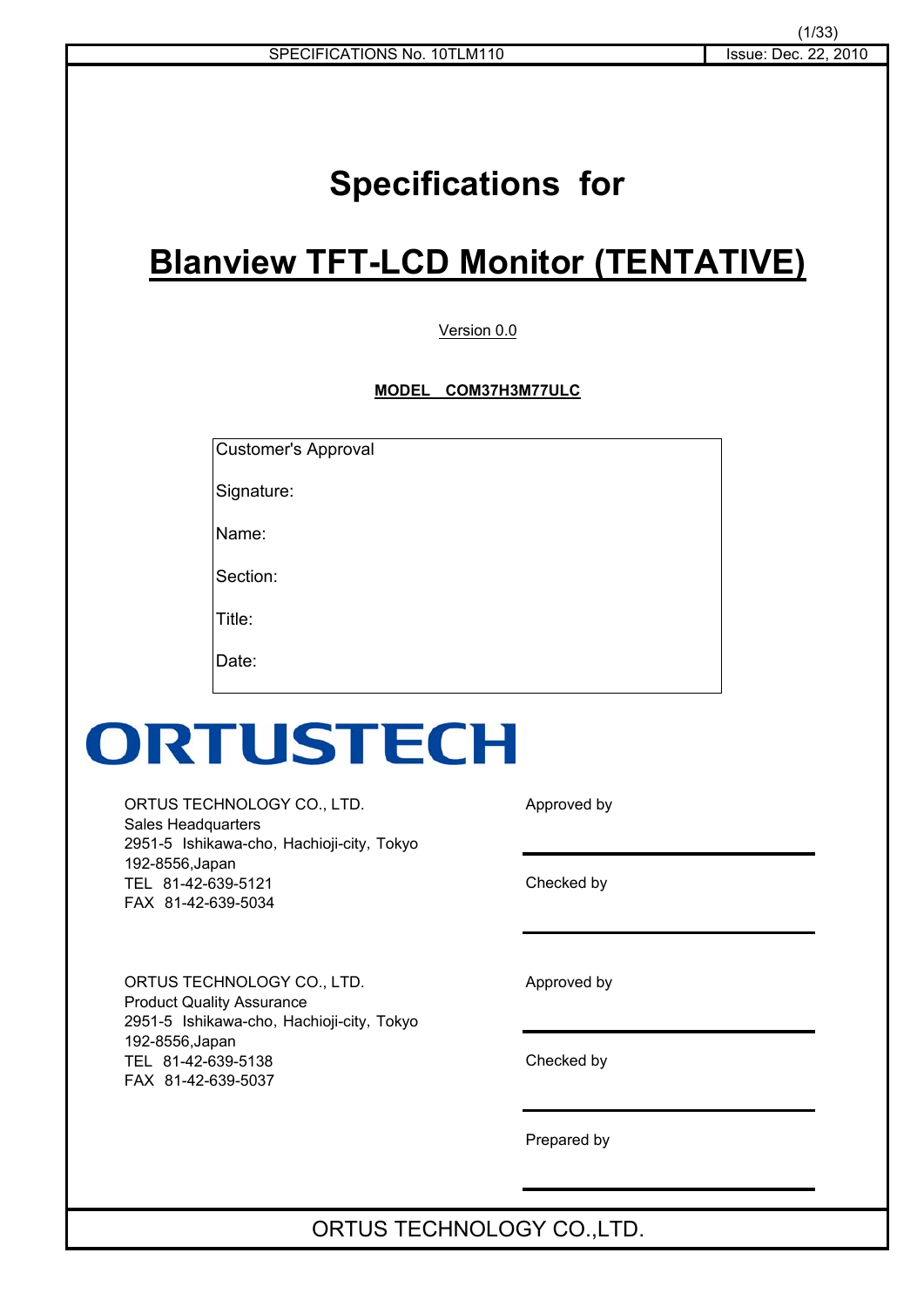|                      | (2/33) |  |
|----------------------|--------|--|
| Issue: Dec. 22. 2010 |        |  |

#### SPECIFICATIONS No. 10TLM110 Issue: Dec. 22, 2010

Version History

| Ver. | Date          | Page   | Description                |
|------|---------------|--------|----------------------------|
| 0.0  | Dec. 22, 2010 | $\Box$ | Tentative issue<br>$\Box$  |
|      |               |        |                            |
|      |               |        |                            |
|      |               |        |                            |
|      |               |        |                            |
|      |               |        |                            |
|      |               |        |                            |
|      |               |        |                            |
|      |               |        |                            |
|      |               |        |                            |
|      |               |        |                            |
|      |               |        |                            |
|      |               |        |                            |
|      |               |        |                            |
|      |               |        |                            |
|      |               |        |                            |
|      |               |        |                            |
|      |               |        |                            |
|      |               |        |                            |
|      |               |        |                            |
|      |               |        |                            |
|      |               |        |                            |
|      |               |        |                            |
|      |               |        |                            |
|      |               |        |                            |
|      |               |        |                            |
|      |               |        |                            |
|      |               |        |                            |
|      |               |        |                            |
|      |               |        |                            |
|      |               |        |                            |
|      |               |        |                            |
|      |               |        |                            |
|      |               |        |                            |
|      |               |        |                            |
|      |               |        |                            |
|      |               |        |                            |
|      |               |        |                            |
|      |               |        |                            |
|      |               |        |                            |
|      |               |        |                            |
|      |               |        |                            |
|      |               |        |                            |
|      |               |        |                            |
|      |               |        |                            |
|      |               |        |                            |
|      |               |        |                            |
|      |               |        |                            |
|      |               |        | ORTUS TECHNOLOGY CO., LTD. |
|      |               |        |                            |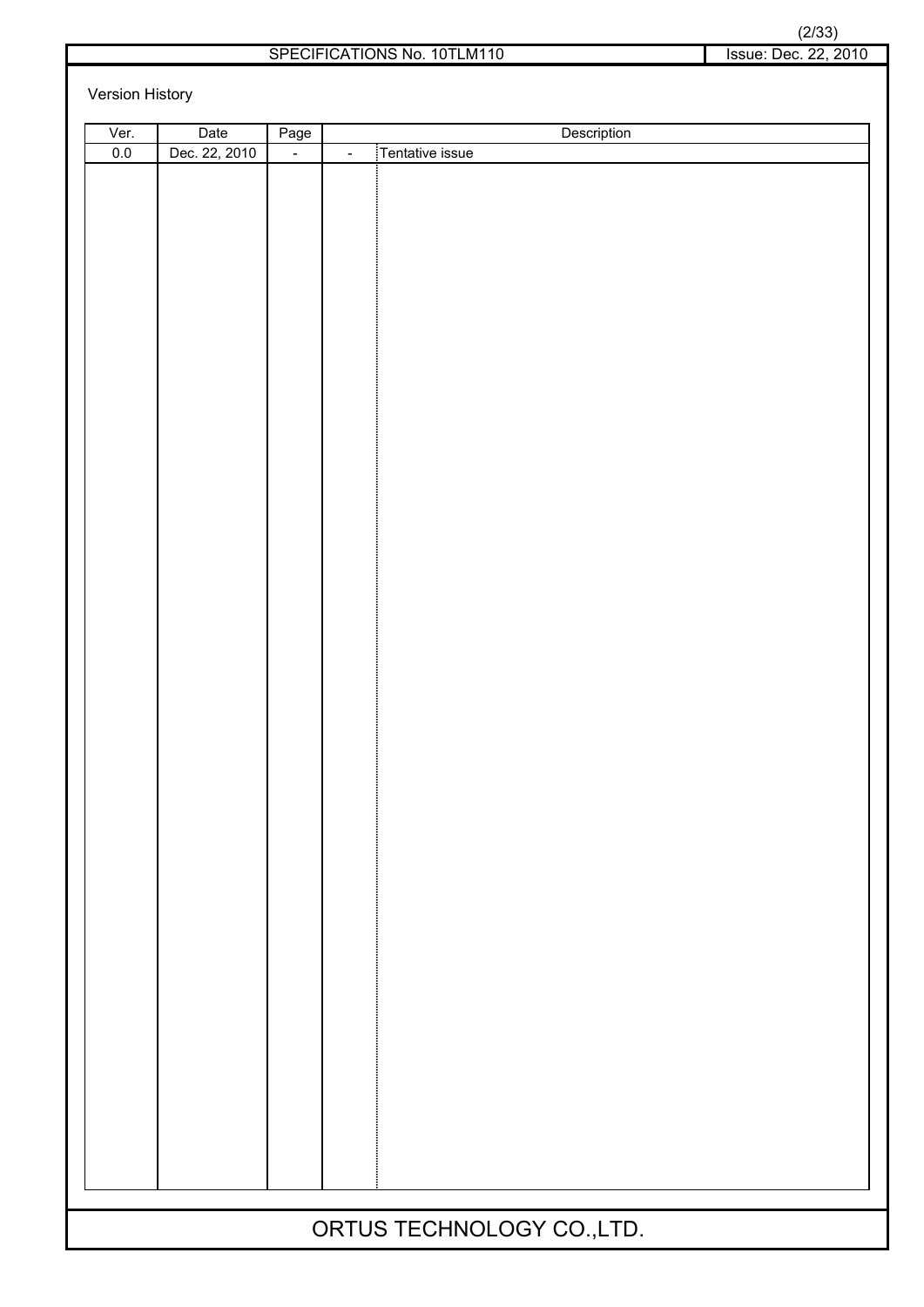**Contents** 

| 1. Application                                       | . | 4  |
|------------------------------------------------------|---|----|
| 2. Outline Specifications                            |   |    |
| <b>Features of the Product</b><br>21                 | . | 5  |
| Display Method<br>$2.2\,$                            |   | 5  |
| 3. Dimensions and Shape                              |   |    |
| 3.1<br>Dimensions                                    |   | 7  |
| <b>Outward Form</b><br>3.2                           |   | 8  |
| 3.3<br>Serial Nº print (S-print)                     |   | 9  |
| 4. Pin Assignment                                    |   | 10 |
| 5. Block Diagram                                     |   | 11 |
| 6. Absolute Maximum Rating                           |   | 12 |
| 7. Recommended Operating Conditions                  |   | 12 |
| 8. Characteristics                                   |   |    |
| <b>DC Characteristics</b><br>8.1                     |   | 13 |
| 8.2 AC Characteristics                               |   | 14 |
| 8.3 Input Timing Characteristics                     |   | 16 |
| 8.4 Driving Timing Chart                             |   | 17 |
| <b>Example of Driving Timing Chart</b><br>8.5        |   | 18 |
| 9. Power-ON/Power-OFF Sequence                       |   | 19 |
| 10. Characteristics                                  |   |    |
| 10.1 Optical Characteristics                         |   | 20 |
| 10.2 Temperature Characteristics                     |   | 21 |
| 11. Criteria of Judgment                             |   |    |
| 11.1 Defective Display and Screen Quality            |   | 22 |
| 11.2 Screen and Other Appearance                     |   | 23 |
| 12. Reliability Test                                 |   | 24 |
| 13. Packing Specifications                           |   | 26 |
| 14. Handling Instruction                             |   |    |
| 14.1 Cautions for Handling LCD panels                |   | 27 |
| 14.2 Precautions for Handling                        |   | 28 |
| 14.3 Precautions for Operation                       |   | 28 |
| 14.4 Storage Condition for Shipping Cartons          |   | 29 |
| 14.5 Precautions for Peeling off the Protective film |   | 29 |
| <b>APPENDIX</b>                                      |   | 30 |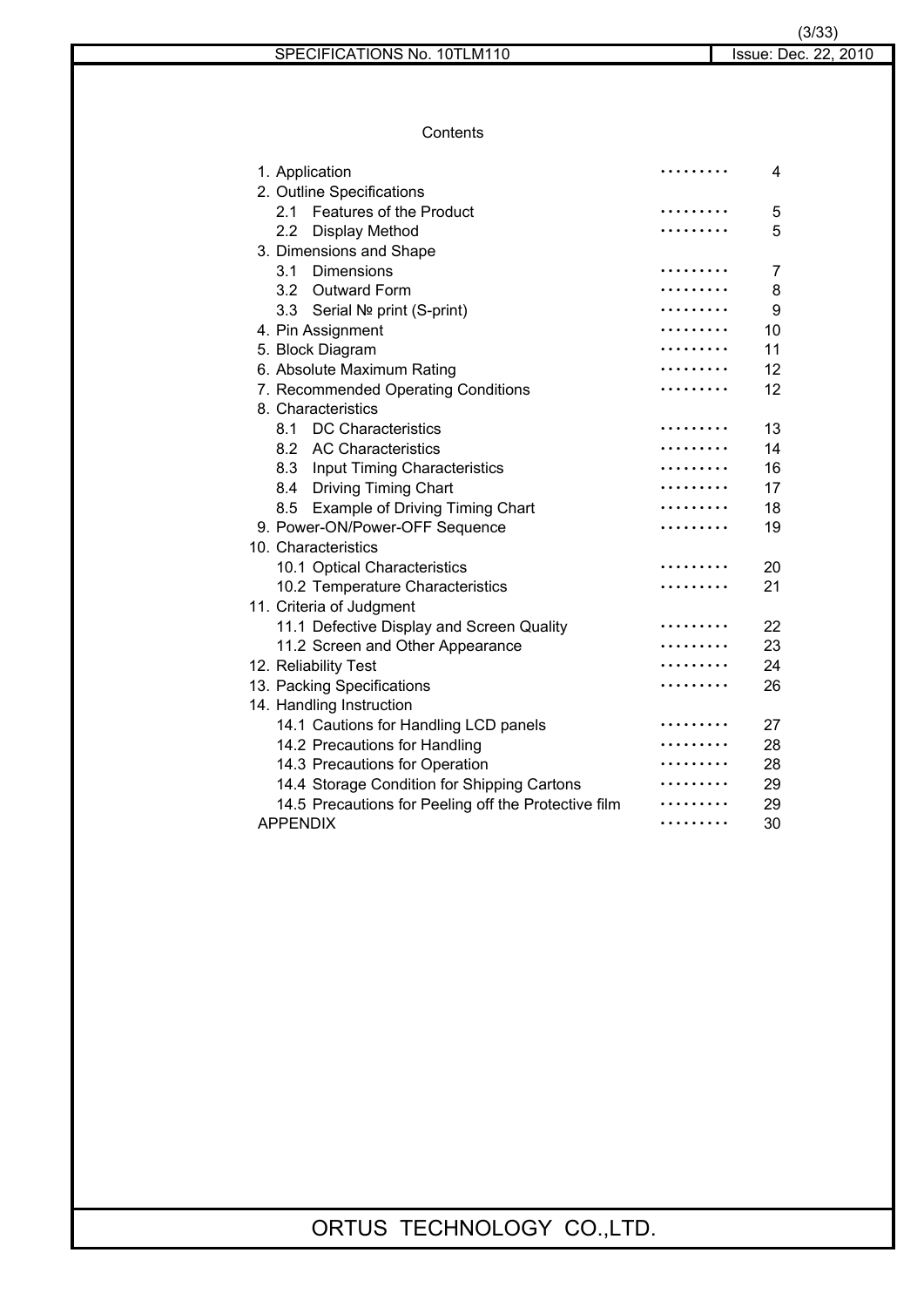#### 1. Application

This Specification is applicable to 9.36cm (3.7 inch) Blanview TFT-LCD monitor for non-military use.

- 䃁 ORTUS TECHNOLOGY makes no warranty or assume no liability that use of this Product and/or any information including drawings in this Specification by Purchaser is not infringing any patent or other intellectual property rights owned by third parties, and ORTUS TECHNOLOGY shall not grant to Purchaser any right to use any patent or other intellectual property rights owned by third parties. Since this Specification contains ORTUS TECHNOLOGY's confidential information and copy right, Purchaser shall use them with high degree of care to prevent any unauthorized use, disclosure, duplication, publication or dissemination of ORTUS TECHNOLOGY's confidential information and copy right.
- 䃁 If Purchaser intends to use this Products for an application which requires higher level of reliability and/or safety in functionality and/or accuracy such as transport equipment (aircraft, train, automobile, etc.), disaster-prevention/security equipment or various safety equipment, Purchaser shall consult ORTUS TECHNOLOGY on such use in advance.
- 䃁 This Product shall not be used for application which requires extremely higher level of reliability and/or safety such as aerospace equipment, telecommunication equipment for trunk lines, control equipment for nuclear facilities or life-support medical equipment.
- © ORTUS TECHNOLOGY assumes no liability for any damage resulting from misuse, abuse, and/or miss-operation of the Product deviating from the operating conditions and precautions described in the Specification.
- 䃁 If any issue arises as to information provided in this Specification or any other information, ORTUS TECHNOLOGY and Purchaser shall discuss them in good faith and seek solution.
- 䃁 ORTUS TECHNOLOGY assumes no liability for defects such as electrostatic discharge failure occurred during peeling off the protective film or Purchaser's assembly process.

#### 䃁 This Product is compatible for RoHS directive.

| Object substance                                   | Maximum content [ppm] |
|----------------------------------------------------|-----------------------|
| Cadmium and its compound                           | 100                   |
| Hexavalent Chromium Compound                       | 1000                  |
| Lead & Lead compound                               | 1000                  |
| Mercury & Mercury compound                         | 1000                  |
| Polybrominated biphenyl series (PBB series)        | 1000                  |
| Polybrominated biphenyl ether series (PBDE series) | 1000                  |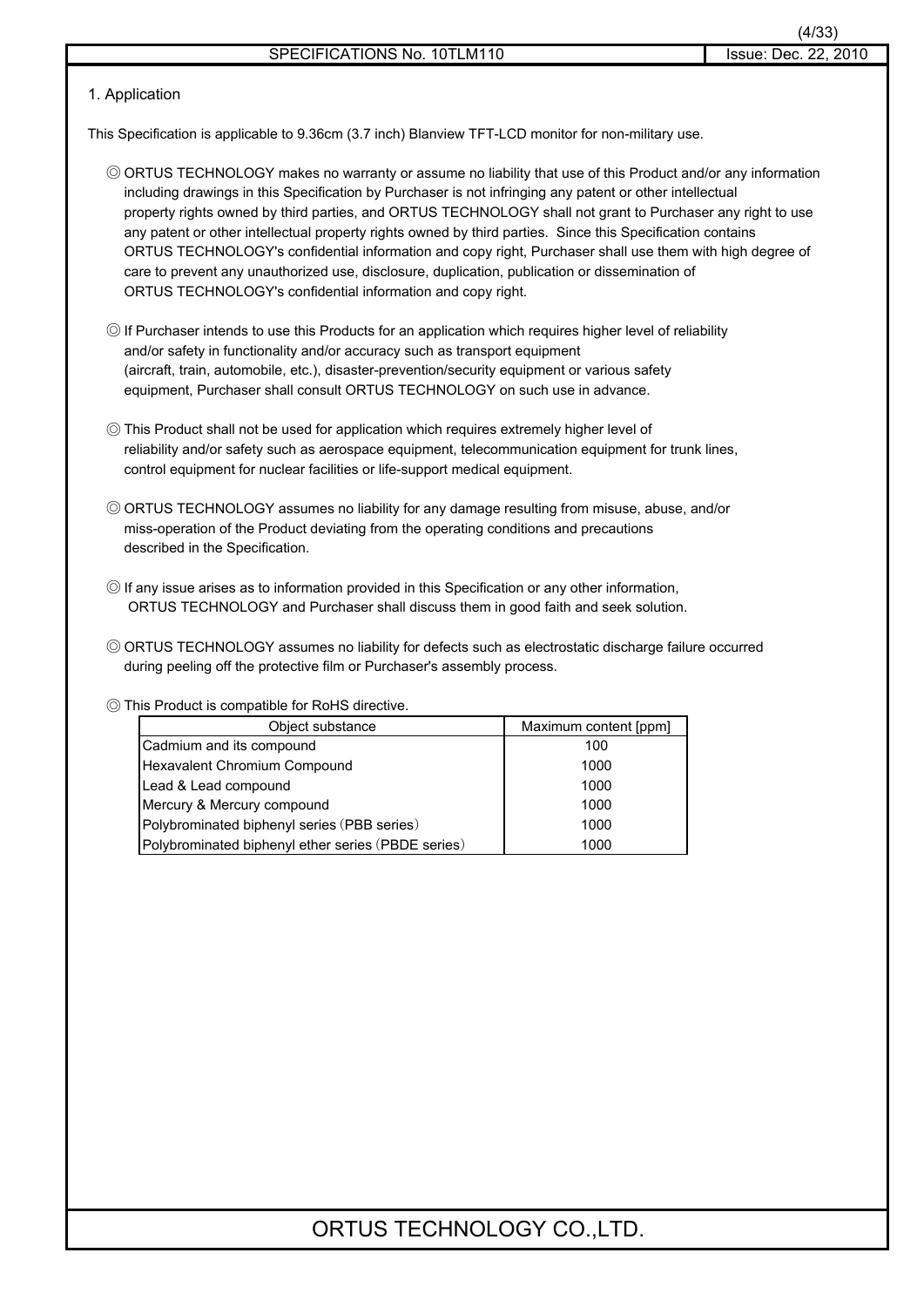#### 2. Outline Specifications

- 3.5 inch diagonal display, 1440 [H] x 640 [V] dots.
- 6-bit / 262,144 colors.
- Timing generator [TG], Counter-electrode driving circuitry, Built-in power supply circuit.
- Power save (Standby) mode capable.
- Long life & High bright white LED back-light.
- Blanview TFT-LCD, improved outdoor readability.



#### 2.2 Display Method

| Items                 | Specifications                     | Remarks                    |
|-----------------------|------------------------------------|----------------------------|
| Display type          | 262,144 colors.                    |                            |
|                       | Blanview, Normally black.          |                            |
| Driving method        | a-Si TFT Active matrix.            |                            |
|                       | Line-scanning, Non-interlace.      |                            |
| Dot arrangement       | RGB stripe arrangement.            | Refer to "Dot arrangement" |
| Signal input method   | 6-bit RGB, parallel input.         |                            |
| <b>Backlight type</b> | Long life & High bright white LED. |                            |

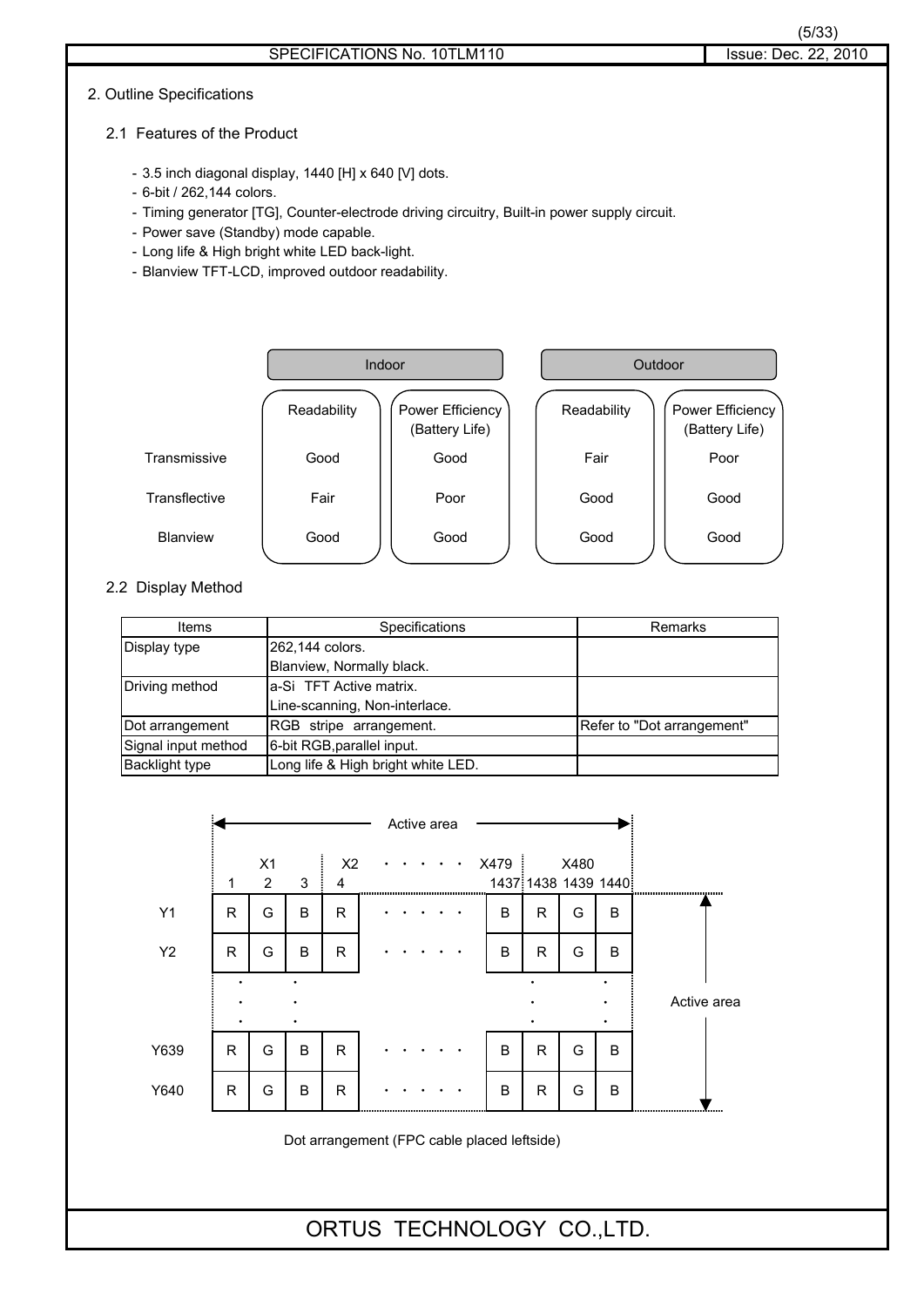

- Contrast characteristics under 100,000lx. (same condition as direct sunlight.)

With better contrast (higher contrast ratio), Blanview TFT-LCD has the best outdoor readability in three different types of TFT-LCD.

Below chart shows contrast value against panel surface brightness. (Horizontal: Panel surface brightness/ Vertical: Contrast value) LCD panel has enough outdoor readability above our Standard line.

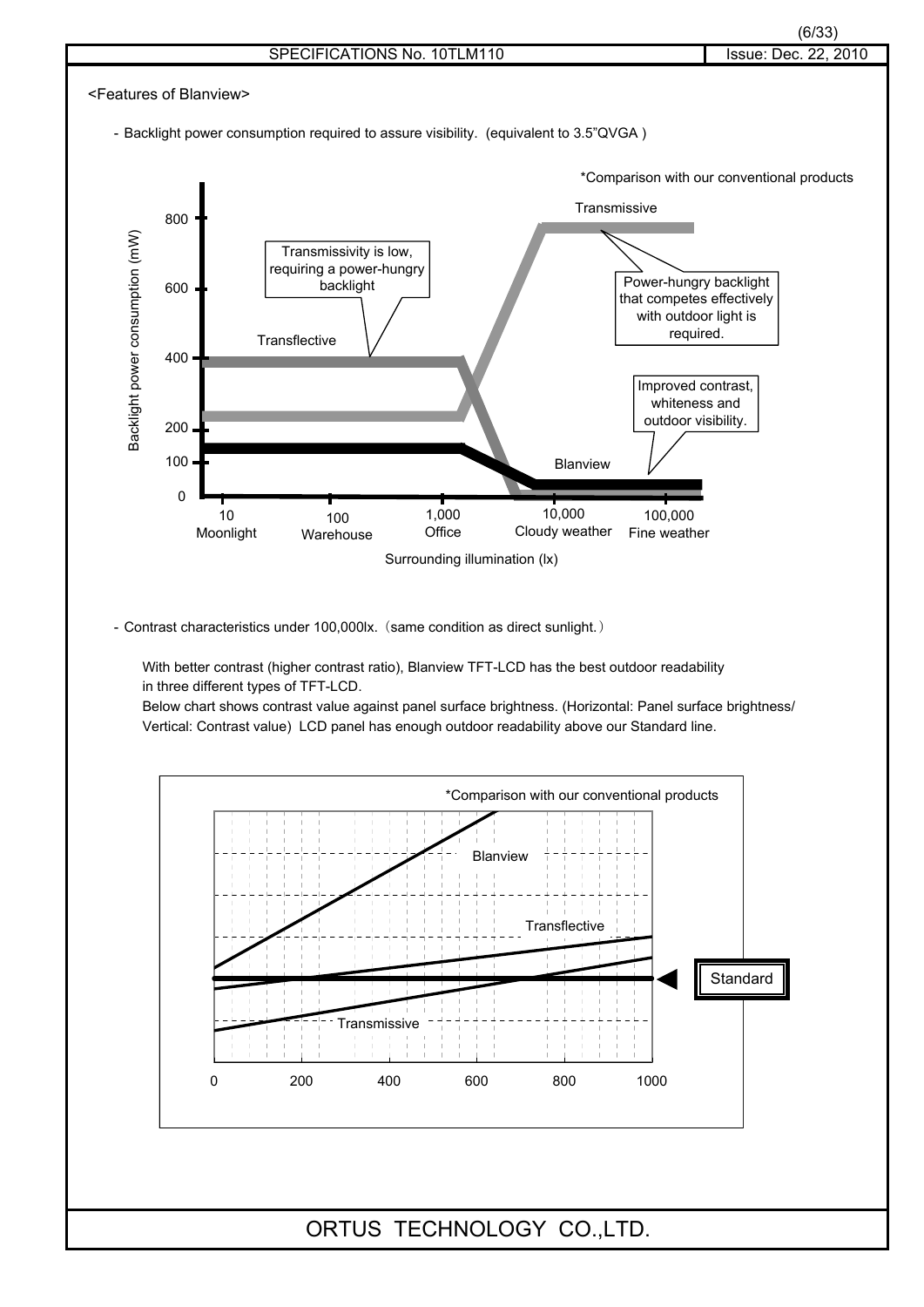#### 3. Dimensions and Shape

#### 3.1 Dimensions

| Items                             | <b>Specifications</b>                           | Unit | Remarks               |
|-----------------------------------|-------------------------------------------------|------|-----------------------|
| <b>Outline dimensions</b>         | $(65.00)[H] \times (89.00)[V] \times (3.00)[D]$ | mm   | Exclude FPC cable and |
|                                   |                                                 |      | parts on FPC.         |
| Active area                       | $(56.16)$ [H] × $(74.88)$ [V]                   | mm   | 9.36cm diagonal       |
| Number of dots                    | 1440[H] × 640[V]                                | dot  |                       |
| Dot pitch                         | $(39.0)[H] \times (117.0)[V]$                   | μm   |                       |
| Surface hardness of the polarizer | 3                                               | н    | Load:2.0N             |
| Weight                            | T.B.D.                                          | q    | Include FPC cable     |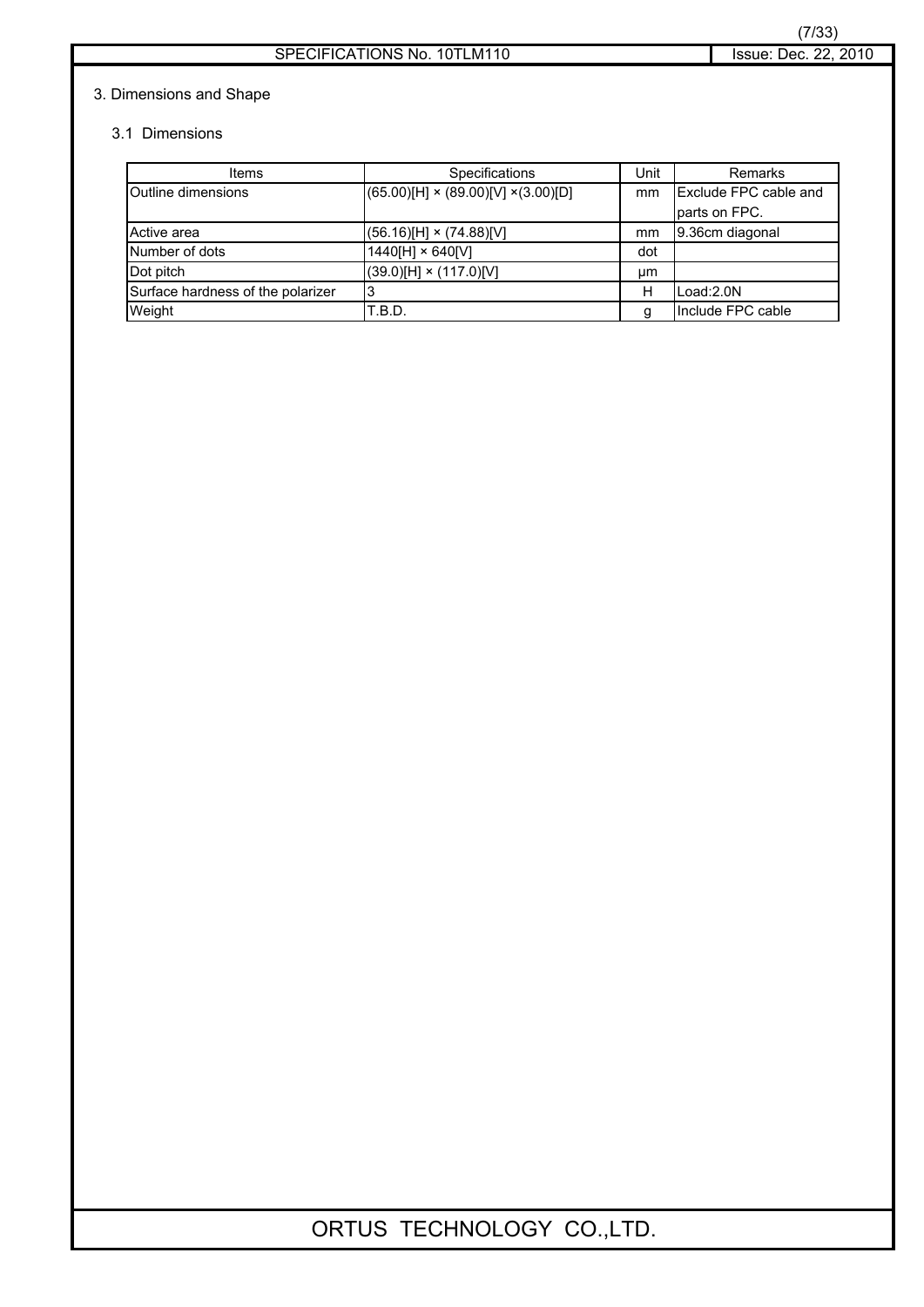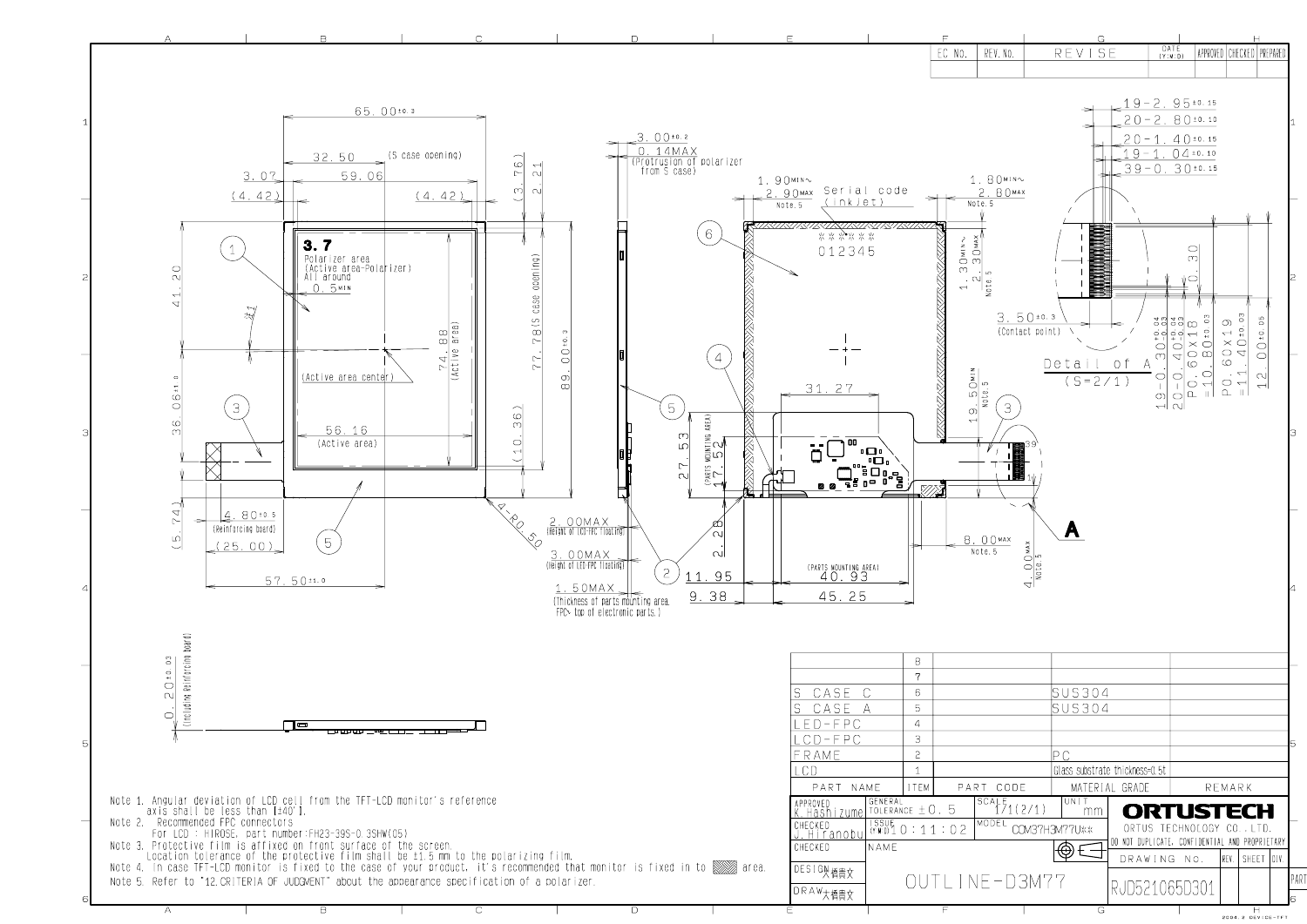3.3 Serial Nº print (S-print)

#### 1) Display Items

S-print indicates the least significant digit of manufacture year (1digit), manufacture month with below alphabet (1letter), model code (5characters), serial number (6digits).

- \* Contents of Display
- \* \*\*\*\*\* \*\*\*\*\*\*\* ab c d

|             | Contents of display     |                                                 |       |       |  |  |  |  |
|-------------|-------------------------|-------------------------------------------------|-------|-------|--|--|--|--|
| a           |                         | The least significant digit of manufacture year |       |       |  |  |  |  |
| $\mathsf b$ | Manufacture month Jan-A | Sep-I<br>May-E                                  |       |       |  |  |  |  |
|             |                         | Feb-B                                           | Jun-F | Oct-J |  |  |  |  |
|             |                         | Mar-C                                           | Jul-G | Nov-K |  |  |  |  |
|             |                         | Apr-D                                           | Aug-H | Dec-L |  |  |  |  |
| C           | Model code              | 37ALC (Made in Japan)                           |       |       |  |  |  |  |
|             |                         | 37AMC (Made in Malaysia)                        |       |       |  |  |  |  |
|             |                         | 37ANC (Made in China)                           |       |       |  |  |  |  |
| d           | Serial number           |                                                 |       |       |  |  |  |  |

\* Example of indication of Serial No. print (S-print)

䊶Made in Japan

1E37ALC000125

means "manufactured in May 2011, 3.7" AL type, C specifications, serial number 000125"

· Made in Malaysia

1E37AMC000125

means "manufactured in May 2011, 3.7" AM type, C specifications, serial number 000125"

䊶Made in China

1E37ANC000125

means "manufactured in May 2011, 3.7" AN type, C specifications, serial number 000125"

2) Location of Serial No. print (S-print) Refer to 3.2 "Outward Form".

3)Others

Please note that it is likely to disappear with an organic solvent about the Serial print.

## CASIO COMPUTER CO.,LTD.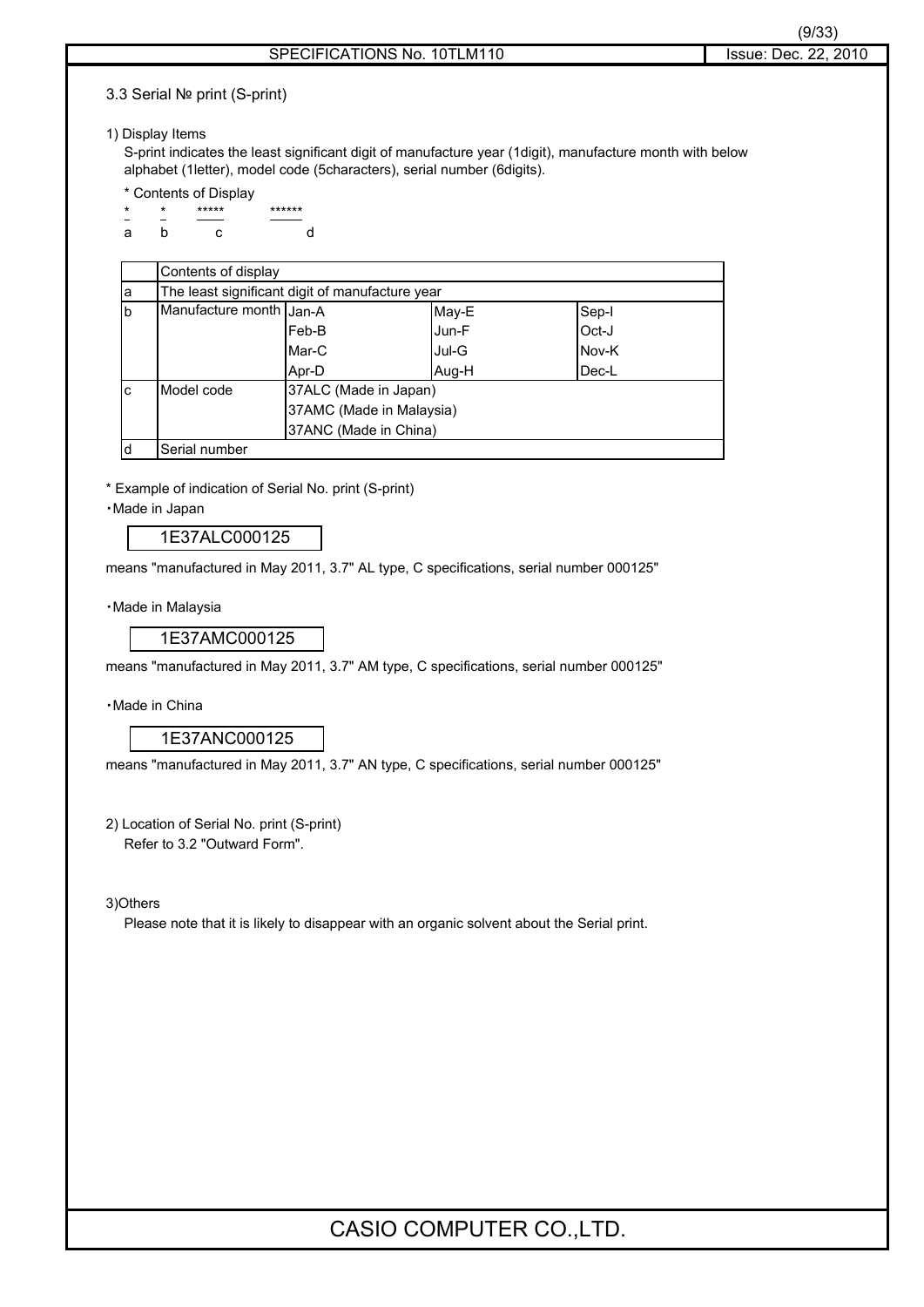#### SPECIFICATIONS No. 10TLM110 Issue: Dec. 22, 2010

#### 4. Pin Assignment

| No.            | Symbol            | Function                                                             |
|----------------|-------------------|----------------------------------------------------------------------|
| $\mathbf{1}$   | <b>VSS</b>        | Ground                                                               |
| $\overline{2}$ | <b>VSS</b>        | Ground                                                               |
| 3              | <b>VDD</b>        | Power supply input.                                                  |
| 4              | <b>VCCIO</b>      | Logic Interface Power supply input.                                  |
| 5              | <b>VSS</b>        | Ground                                                               |
| 6              | <b>RESETB</b>     | System reset signal input.(Lo: active)                               |
| 7              | <b>HSYNC</b>      | Horizontal sync signal input. (Negative polarity)                    |
| 8              | <b>VSYNC</b>      | Vertical sync signal input.(Negative polarity)                       |
| 9              | <b>CLK</b>        | Clock input for display. (Data Input on the falling edge)            |
| 10             | <b>VSS</b>        | Ground                                                               |
| 11             | D <sub>00</sub>   | Display data input for (B).                                          |
| 12             | D01               | 00h for black display                                                |
| 13             | D02               | D00:LSB<br>D05:MSB                                                   |
| 14             | D <sub>03</sub>   |                                                                      |
| 15             | D04               | Driver IC carries out gamma conversion internally.                   |
| 16             | D05               |                                                                      |
| 17             | D <sub>10</sub>   | Display data input for (G).                                          |
| 18             | D11               | 00h for black display                                                |
| 19             | D <sub>12</sub>   | D10:LSB<br>D15:MSB                                                   |
| 20             | D <sub>13</sub>   |                                                                      |
| 21             | D14               | Driver IC carries out gamma conversion internally.                   |
| 22             | D <sub>15</sub>   |                                                                      |
| 23             | D <sub>20</sub>   | Display data input for (R).                                          |
| 24             | D <sub>21</sub>   | 00h for black display                                                |
| 25             | D <sub>22</sub>   | D20:LSB<br>D25:MSB                                                   |
| 26             | D <sub>23</sub>   |                                                                      |
| 27             | D <sub>24</sub>   | Driver IC carries out gamma conversion internally.                   |
| 28             | D <sub>25</sub>   |                                                                      |
| 29             | <b>VSS</b>        | Ground                                                               |
| 30             | <b>DE</b>         | Input data effective signal. (It is effective for the period of "H") |
| 31             | <b>STBYB</b>      | Standby signal (Lo:Standby operation, Hi:Normal operation)           |
| 32             | TEST1             | Connect to Ground.                                                   |
| 33             | <b>NC</b>         | <b>OPEN</b>                                                          |
| 34             | <b>NC</b>         | <b>OPEN</b>                                                          |
| 35             | NC                | <b>OPEN</b>                                                          |
| 36             | <b>NC</b>         | <b>OPEN</b>                                                          |
| 37             | TEST <sub>2</sub> | Connect to Ground.                                                   |
| 38             | <b>BLH</b>        | LED drive power source. (Anode side)                                 |
| 39             | BLL               | LED drive power source. (Cathode side)                               |

- Recommended connector: HIROSE ELECTRIC FH23 series [FH23-39S-0.3SHW(05)]

- Please make sure to check a consistency between pin assignment in "3.2 Outward Form" and your connector pin assignment when designing your circuit.

Inconsistency in input signal assignment may cause a malfunction.

- Since FPC cable has gold plated terminals, gilt finish contact shoe connector is recommended.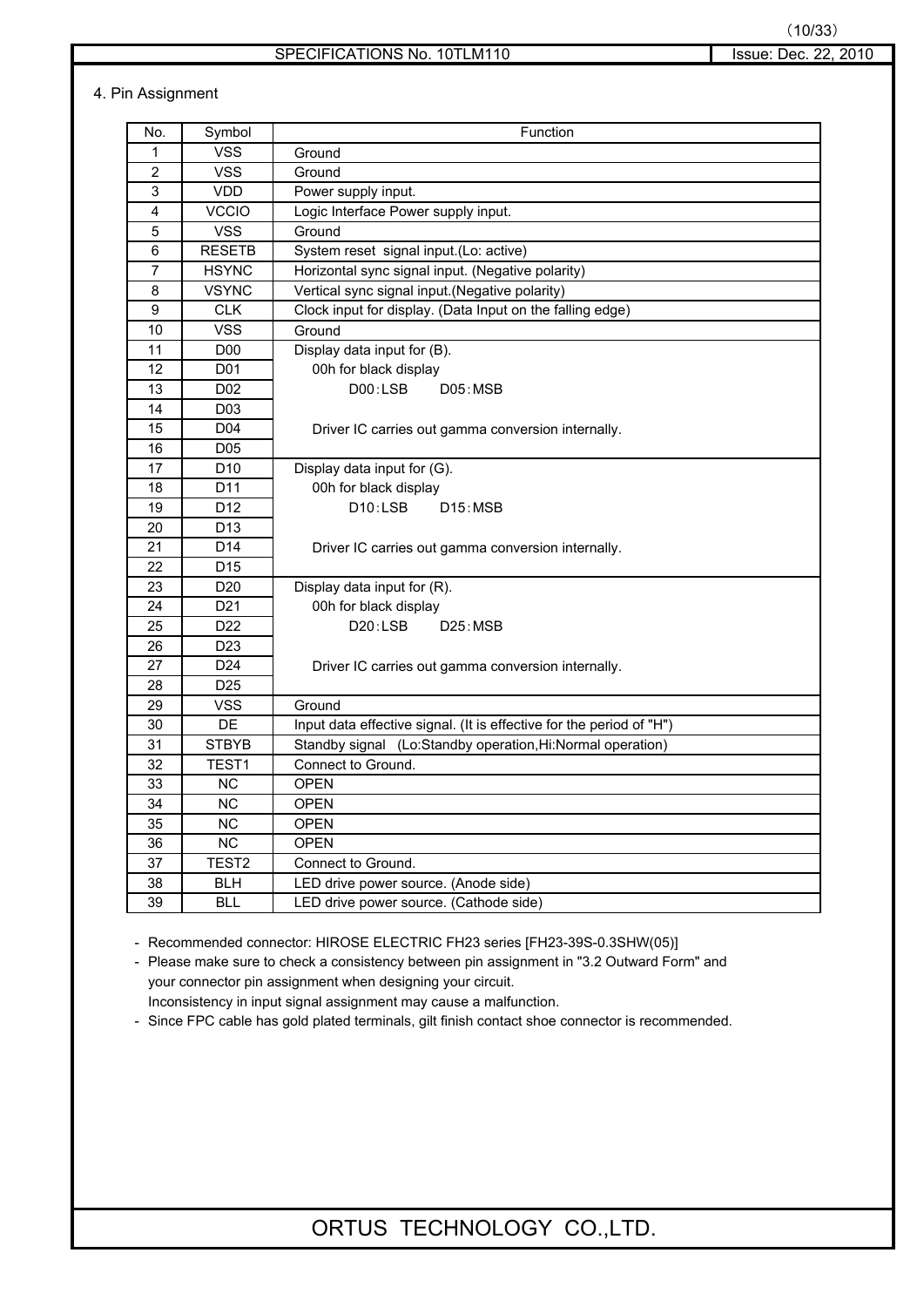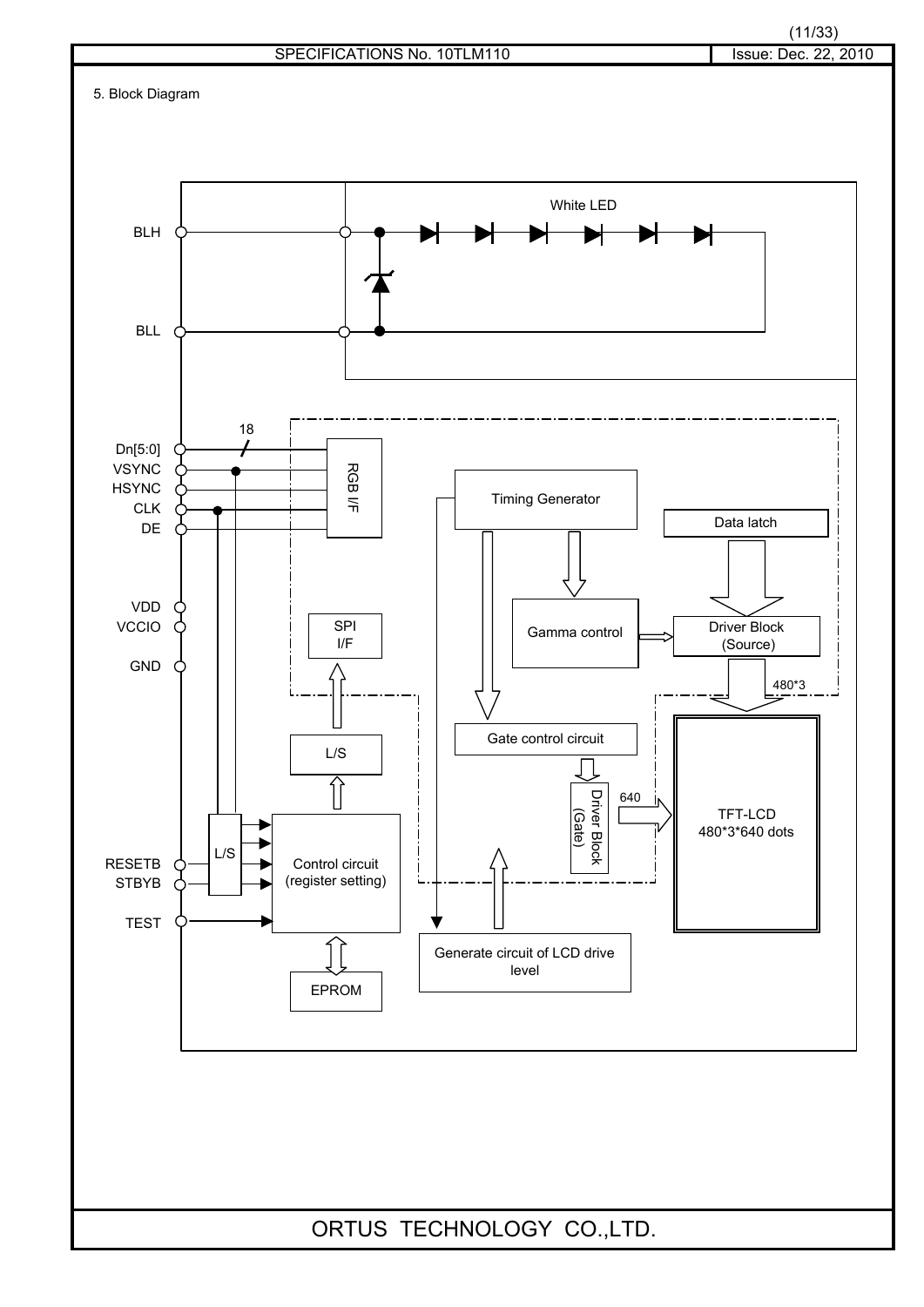#### SPECIFICATIONS No. 10TLM110 Issue: Dec. 22, 2010

#### 6. Absolute Maximum Rating

|                           |              |                                                                           |        |             |    | VSS=0V                                                                |
|---------------------------|--------------|---------------------------------------------------------------------------|--------|-------------|----|-----------------------------------------------------------------------|
| Item                      | Symbol       | Condition                                                                 |        | Rating      |    | Applicable terminal                                                   |
|                           |              |                                                                           | MIN    | <b>MAX</b>  |    |                                                                       |
| Supply voltage            | VDD          | Ta=25°C                                                                   | $-0.3$ | 4.6         | v  | <b>VDD</b>                                                            |
| Logic interface voltage   | <b>VCCIO</b> |                                                                           | $-0.3$ | <b>VDD</b>  | v  | <b>VCCIO</b>                                                          |
| Input voltage for logic   | VI           |                                                                           | $-0.3$ | $VCCIO+0.3$ | V  | CLK, VSYNC, HSYNC, DE<br>D[05:00],D[15:10]<br>D[25:20], STBYB, RESETB |
| Forward current           | $\mathbf{H}$ | Ta = 25°C                                                                 |        | 35          | mA | <b>BLH-BLL</b>                                                        |
|                           |              | $Ta = 70^{\circ}C$                                                        |        | 15          |    |                                                                       |
| Storage temperature range | Tstg         |                                                                           | $-30$  | 80          | °C |                                                                       |
| Storage humidity range    | Hstg         | Non condensing in an environmental<br>moisture at or less than 40°C90%RH. |        |             |    |                                                                       |

#### 7. Recommended Operating Conditions

|                                  |              |                    |                                                                              |            |              |               | VSS=0V                                                                |
|----------------------------------|--------------|--------------------|------------------------------------------------------------------------------|------------|--------------|---------------|-----------------------------------------------------------------------|
| Item                             | Symbol       | Condition          |                                                                              | Rating     |              | Unit          | Applicable terminal                                                   |
|                                  |              |                    | <b>MIN</b>                                                                   | <b>TYP</b> | <b>MAX</b>   |               |                                                                       |
| Supply voltage                   | VDD          |                    | 2.7                                                                          | 3.0        | 3.6          | V             | VDD                                                                   |
| Logic interface voltage          | <b>VCCIO</b> |                    | 1.7                                                                          | 1.8        | 2.5          | V             | <b>VCCIO</b>                                                          |
| Input voltage for logic          | VI           |                    | 0                                                                            |            | <b>VCCIO</b> | $\vee$        | CLK, VSYNC, HSYNC, DE<br>D[05:00],D[15:10]<br>D[25:20], STBYB, RESETB |
| Operational temperature<br>range | Top          | Note1,2            | $-20$                                                                        | $+25$      | $+70$        | °C            | Panel surface<br>temperature                                          |
| Operating humidity range         | Hop          | Ta≦30°C            | 20                                                                           |            | 80           | $\frac{0}{0}$ |                                                                       |
|                                  |              | $Ta > 30^{\circ}C$ | Non condensing in<br>an environmental moisture at or<br>less than 30°C80%RH. |            |              |               |                                                                       |

Note1: This monitor is operatable in this temperature range. With regard to optical characteristics, refer to Item 10."CHARACTERISTICS".

Note 2: Acceptable Forward Current to LED is up to 15mA, when Ta=+70°C. Do not exceed Allowable Forward Current shown on the chart below.

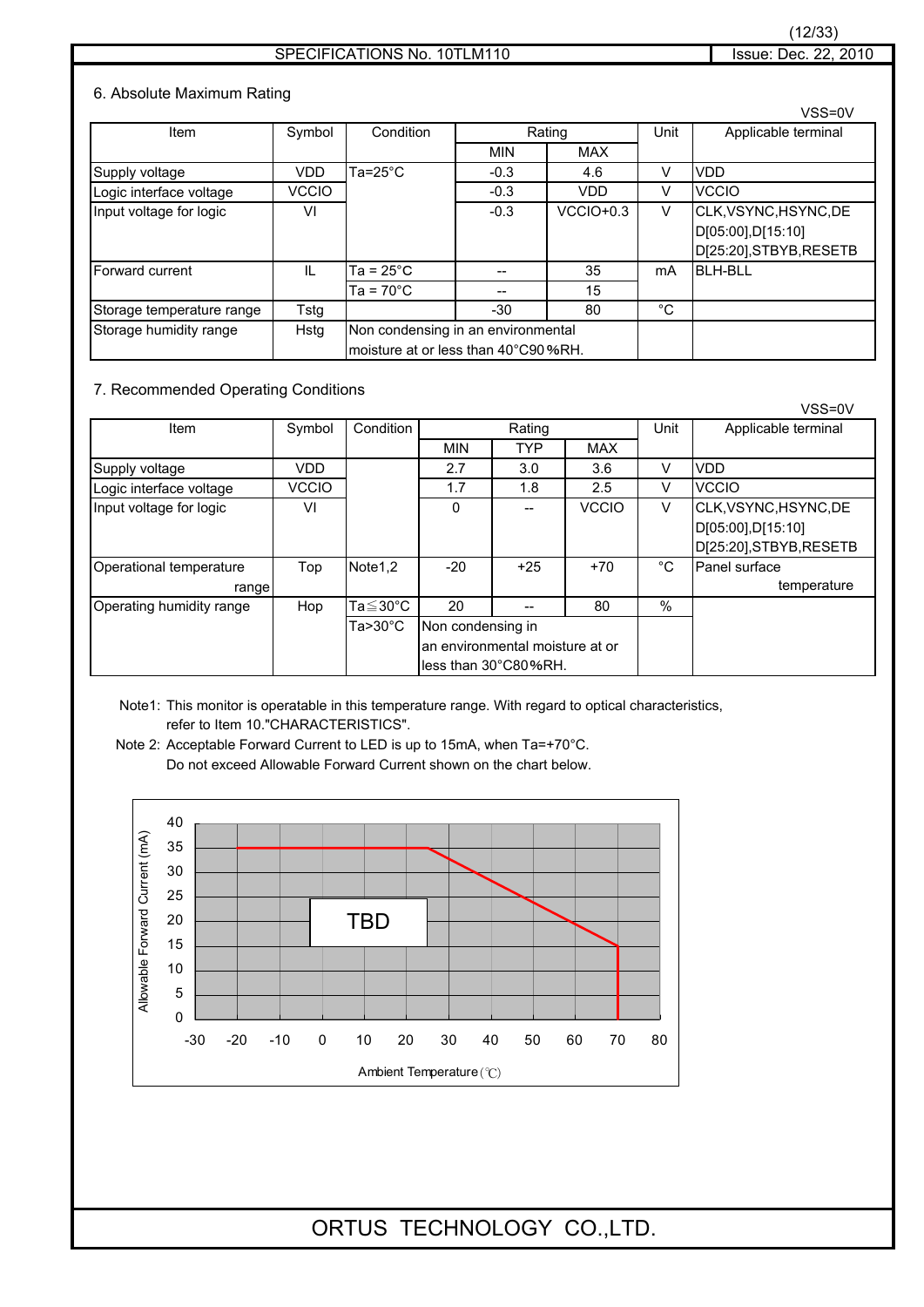#### 8. Characteristics

#### 8.1 DC Characteristics

#### 8.1.1 Display Module

|              |               |                   | (Unless otherwise noted, Ta=25°C, VDD=3.0V, VCCIO=1.8V, VSS=0V) |        |              |      |                     |  |  |
|--------------|---------------|-------------------|-----------------------------------------------------------------|--------|--------------|------|---------------------|--|--|
| Item         | Symbol        | Condition         |                                                                 | Rating |              | Unit | Applicable terminal |  |  |
|              |               |                   | <b>MIN</b>                                                      | TYP    | <b>MAX</b>   |      |                     |  |  |
| Input Signal | <b>VIH</b>    | $VCCIO=1.7-2.5V$  | 0.7×VCCIO                                                       |        | <b>VCCIO</b> | V    | CLK, VSYNC, HSYNC,  |  |  |
| Voltage      |               |                   |                                                                 |        |              |      | DE, D[05:00],       |  |  |
|              | VIL           |                   | 0                                                               |        | 0.3×VCCIO    | V    | D[15:10], D[25:20], |  |  |
|              |               |                   |                                                                 |        |              |      | STBYB, RESETB       |  |  |
| Operating    | <b>IDD</b>    | IfCLK=19.8MHz     |                                                                 | TBD    | TBD          | mA   | <b>VDD</b>          |  |  |
| Current      | <b>ICCIO</b>  | Color bar display |                                                                 | TBD    | TBD          | mA   | <b>VCCIO</b>        |  |  |
| Stand-by     | <b>IDDS</b>   | Other input with  |                                                                 | TBD    | TBD          | uA   | <b>VDD</b>          |  |  |
| Current      | <b>ICCIOS</b> | constant voltage  |                                                                 | TBD    | <b>TBD</b>   | uA   | <b>VCCIO</b>        |  |  |

#### 8.1.2 Backlight

| Item            | Symbol | Condition     | Rating     |      |            | Unit | Applicable terminal |
|-----------------|--------|---------------|------------|------|------------|------|---------------------|
|                 |        |               | <b>MIN</b> | TYP  | <b>MAX</b> |      |                     |
| Forward current | IL25   | Ta=25 °C      |            | 10.0 | 35.0       | mA   | $BLH - BLL$         |
|                 | IL70   | Ta=70 °C      |            |      | 15.0       | mA   |                     |
| Forward voltage | VL     | lTa=25 °C ∶   |            | 18.0 | 19.5       |      |                     |
|                 |        | $IL = 10.0mA$ |            |      |            |      |                     |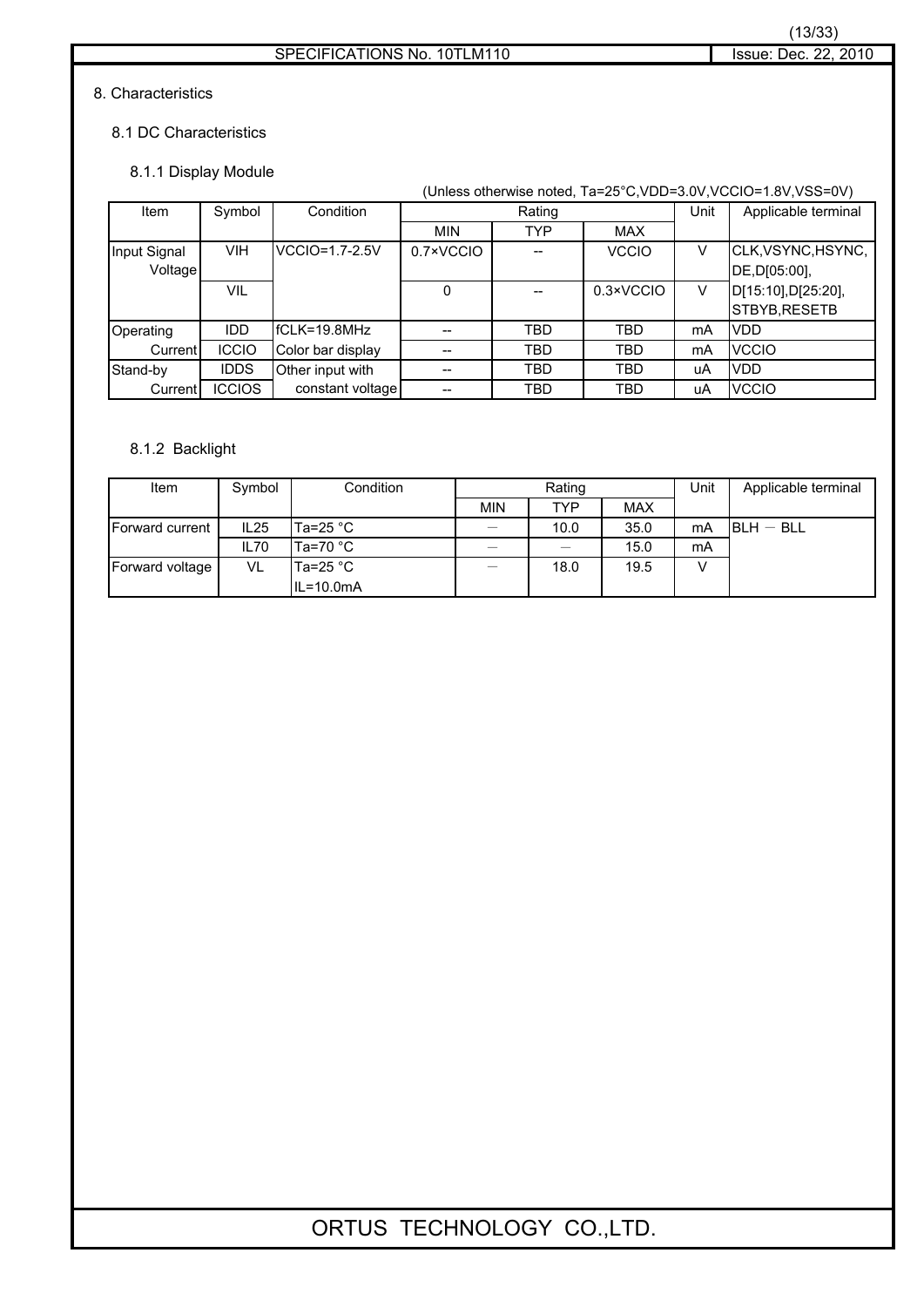## (14/33)

#### SPECIFICATIONS No. 10TLM110 Issue: Dec. 22, 2010

#### 7.2 AC Characteristics

(Unless otherwise noted, Ta=25°C,VDD=3.0V,VCCIO=1.8V,VSS=0V)

| Item            | Symbol      | Condition         | Rating     |                                       |            | Unit | Applicable terminal |
|-----------------|-------------|-------------------|------------|---------------------------------------|------------|------|---------------------|
|                 |             |                   | <b>MIN</b> | <b>TYP</b>                            | <b>MAX</b> |      |                     |
| CLK frequency   | <b>fCLK</b> |                   | 18         | 19.8                                  | 27         | MHz  | <b>ICLK</b>         |
| CLK Low period  | tw1L        | 0.3×VCCIO or less | 10         | $\hspace{0.05cm}$ – $\hspace{0.05cm}$ |            | ns   |                     |
| CLK High period | tw1H        | 0.7×VCCIO or more | 10         | $- -$                                 |            | ns   |                     |
| Setup time      | tsp         |                   | 10         | $- -$                                 |            | ns   | CLK, VSYNC,         |
|                 |             |                   |            |                                       |            |      | HSYNC, DE,          |
| Hold time       | thd         |                   | 10         | $- -$                                 |            | ns   | D[05:00],D[15:10]   |
|                 |             |                   |            |                                       |            |      | D[25:20]            |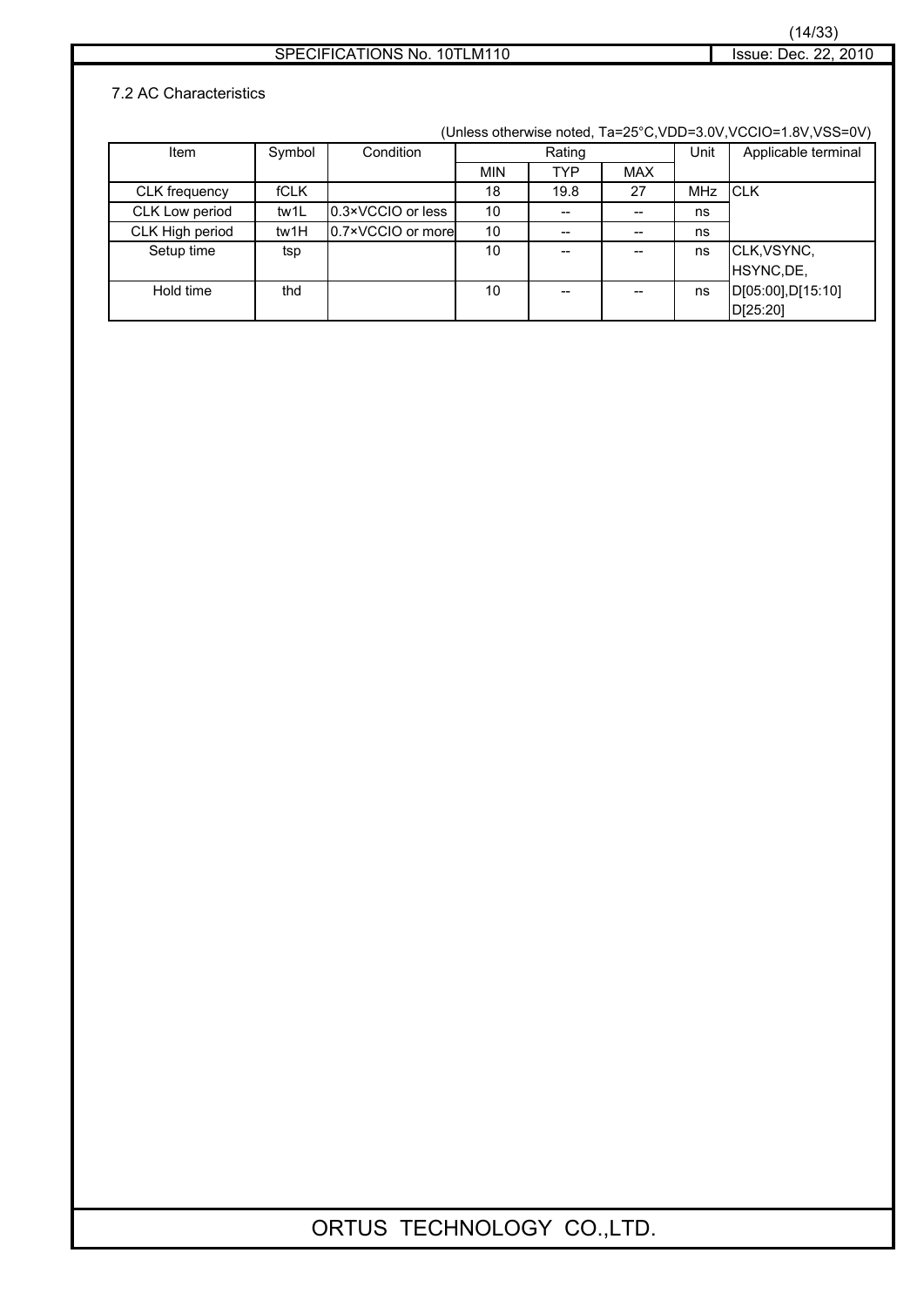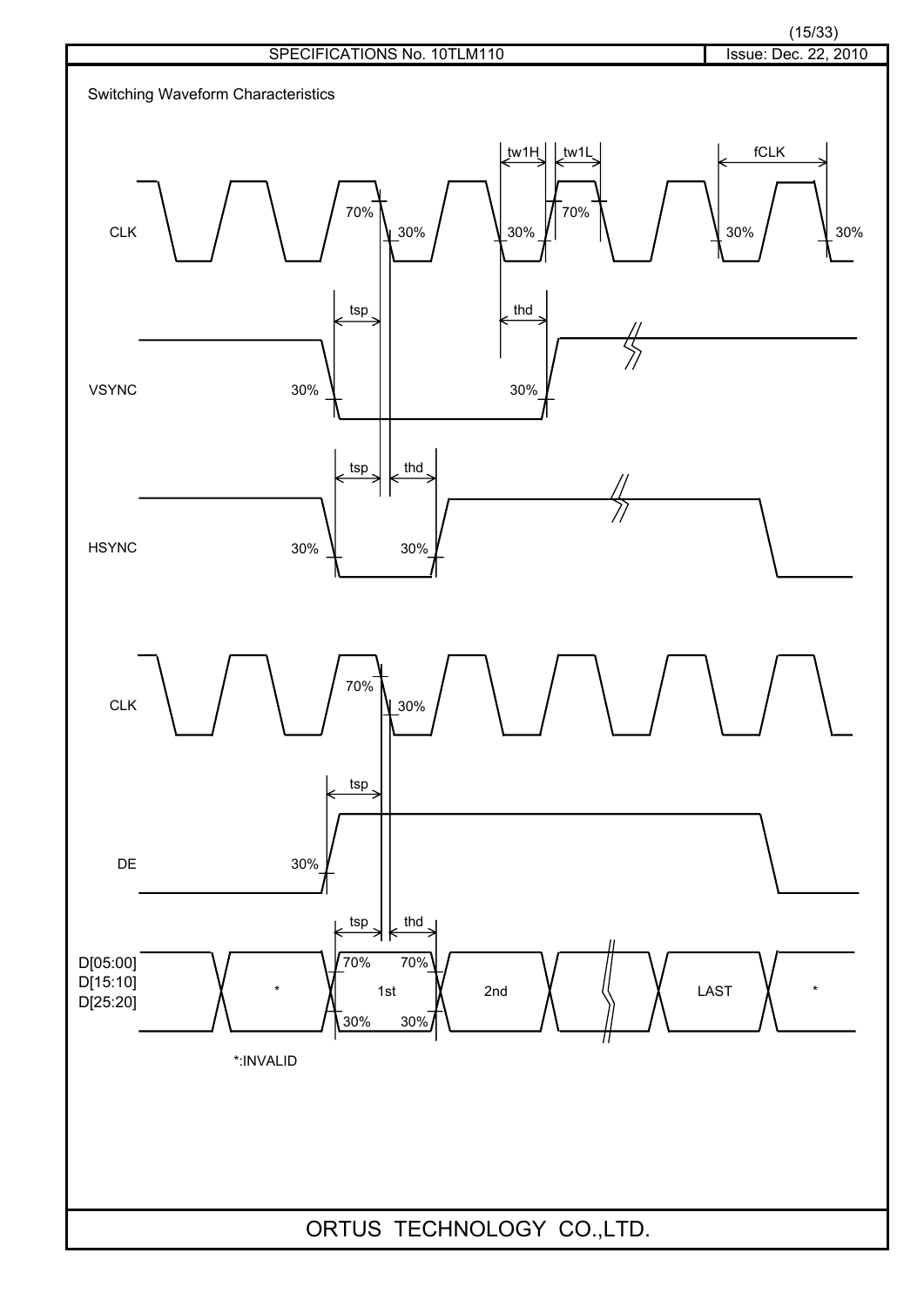#### 8.3 Input Timing Characteristics

| Item                              | Symbol        | Rating     |            | Unit       | Applicable terminal |                            |
|-----------------------------------|---------------|------------|------------|------------|---------------------|----------------------------|
|                                   |               | <b>MIN</b> | <b>TYP</b> | <b>MAX</b> |                     |                            |
| <b>CLK Frequency</b>              | <b>fCLK</b>   | 18         | 19.8       | 27         | <b>MHz</b>          | <b>CLK</b>                 |
| <b>VSYNC Frequency</b><br>Notel   | fVSYNC        | 54         | 60         | 66         | Hz                  | <b>VSYNC</b>               |
| <b>VSYNC Cycle</b>                | tv            | 646        | 650        | 700        | H                   | VSYNC, HSYNC               |
| <b>VSYNC Pulse Width</b>          | tw4H          | 2          | 3          | 50         | н                   |                            |
| <b>Vertical Back Porch</b>        | tvb.          | 2          | 3          | 50         | H                   | VSYNC,HSYNC,DE,            |
| <b>Vertical Front Porch</b>       | tvf           | 2          | 4          | 50         | H                   | D[05:00],D[15:10],D[25:20] |
| Vertical Display Period           | tvdp          | --         | 640        |            | H                   |                            |
| <b>HSYNC</b> frequency            | <b>fHSYNC</b> |            | 39.0       | 50.0       | kHz                 | <b>HSYNC</b>               |
| <b>HSYNC Cycle</b>                | th            | 504        | 508        | 630        | <b>CLK</b>          | <b>CLK, HSYNC</b>          |
| <b>HSYNC Pulse Width</b>          | tw5H          | 5          | 10         | 140        | <b>CLK</b>          |                            |
| Horizontal Back Porch             | thb           | 5          | 10         | 140        | <b>CLK</b>          | CLK, HSYNC, DE,            |
| <b>Horizontal Front Porch</b>     | thf           | 5          | 8          | 140        | <b>CLK</b>          | D[05:00],D[15:10],D[25:20] |
| Horizontal data start Point       | tw5H+thb      | 19         |            | 145        | <b>CLK</b>          |                            |
| <b>Horizontal Blanking Period</b> | tw5H+thb+thf  | 24         | --         | 150        | <b>CLK</b>          |                            |
| DE Pulse Width                    | tw6H          | $- -$      | 480        | --         | <b>CLK</b>          | CLK, DE                    |
| Horizontal Display Period         | thdp          |            | 480        | --         | <b>CLK</b>          | CLK, DE,                   |
|                                   |               |            |            |            |                     | D[05:00],D[15:10],D[25:20] |

Note: This is recommended spec to get high quality picture on display. It is customer's risk to use out of this frequency.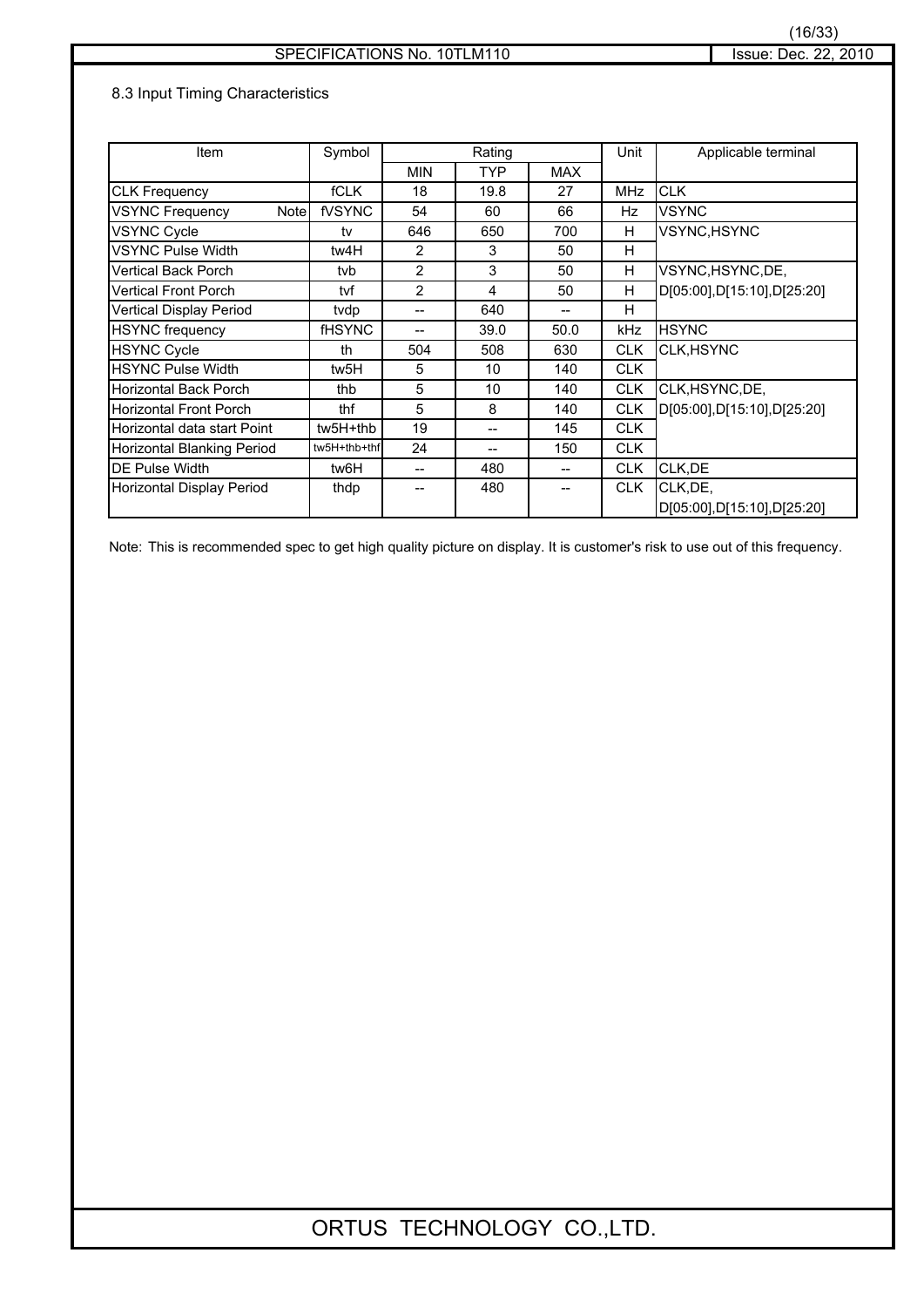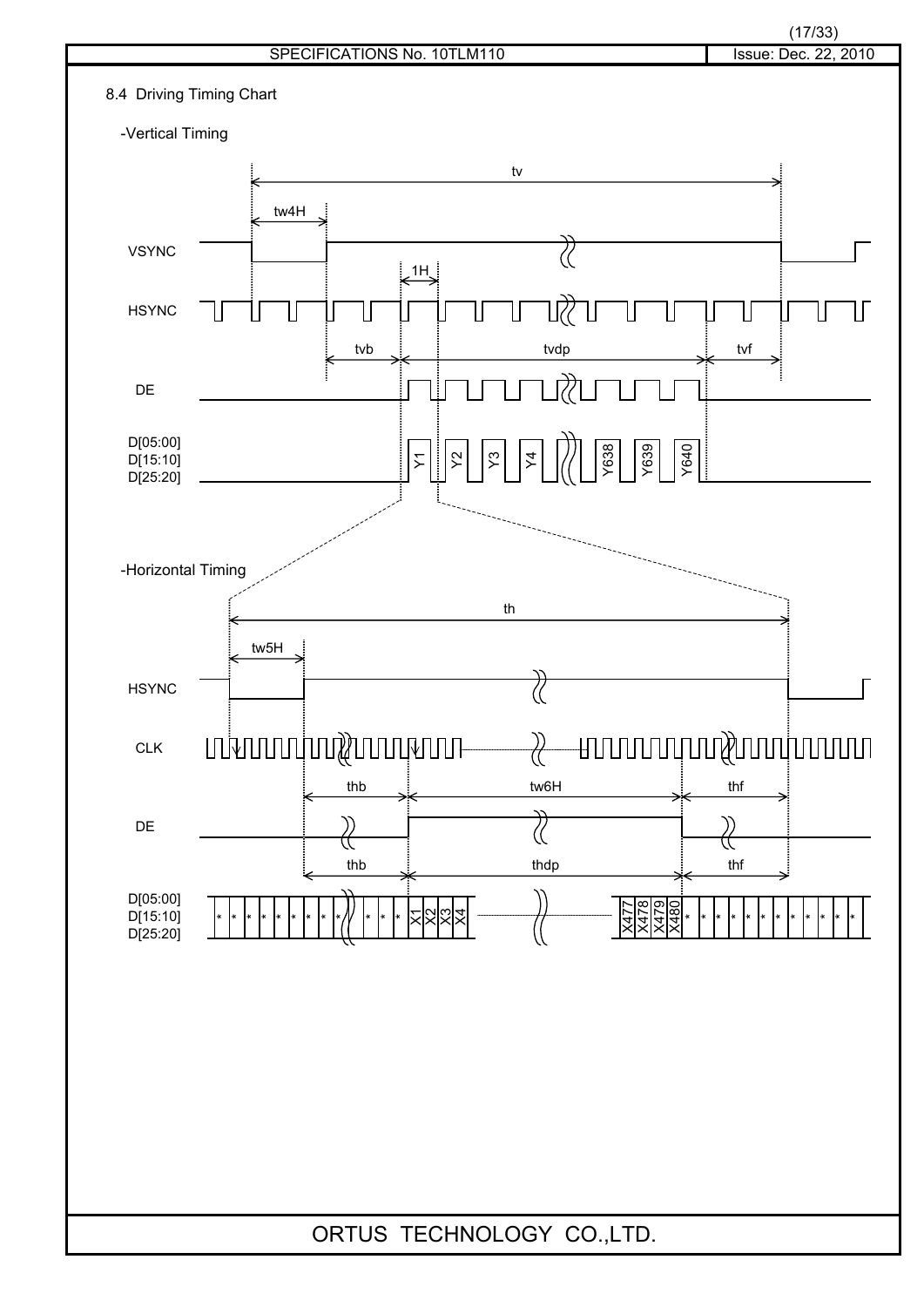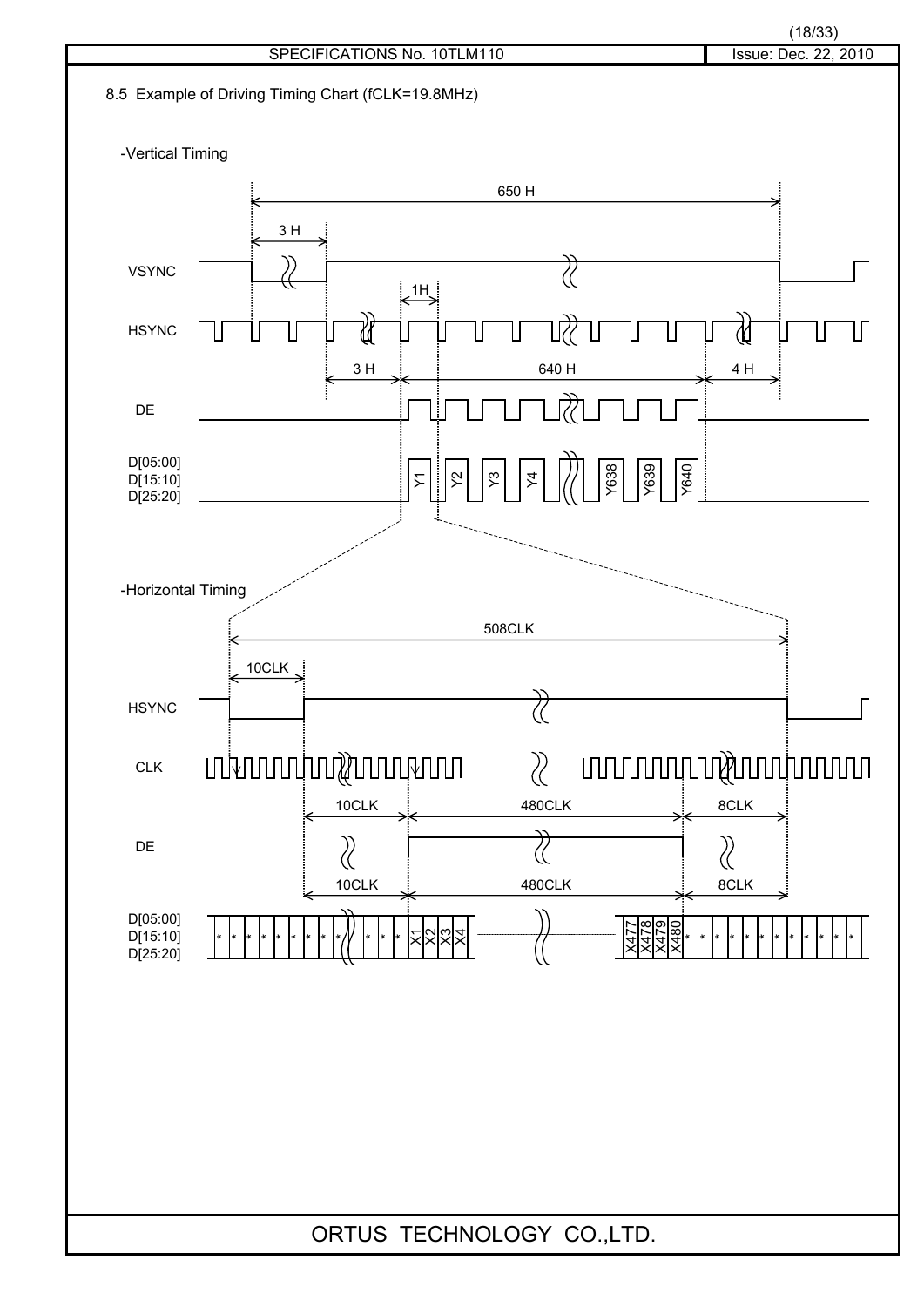$(19/33)$ 

| SPECIFICATIONS No. 10TLM110 | Issue: Dec. 22, 2010 |
|-----------------------------|----------------------|
|                             |                      |
| uence                       |                      |
|                             |                      |
|                             |                      |
|                             |                      |
| c * 1                       |                      |



\*1 Please start up VDD and VCCIO at the same time or in order of VDD --> VCCIO.

\*2 CLK is used for Gate array CLK on FPC. VSYNC is used for Gate array's inside counter. It becomes the operation after CLK ,VSYNC input.

9 Power ON/OFF sequence

- \*3 After the power supply, Please execute RESETB.
- \*4 There is no regulations at time until each signal is supplied from RESETB"H" But meanwhile, It is necessary to fix each signal to "H"or"L".
- \*5 It is necessary to supply VSYNC and CLK for 15 frames or more from STBYB "L" to turning off the power supply without leaving the afterimage.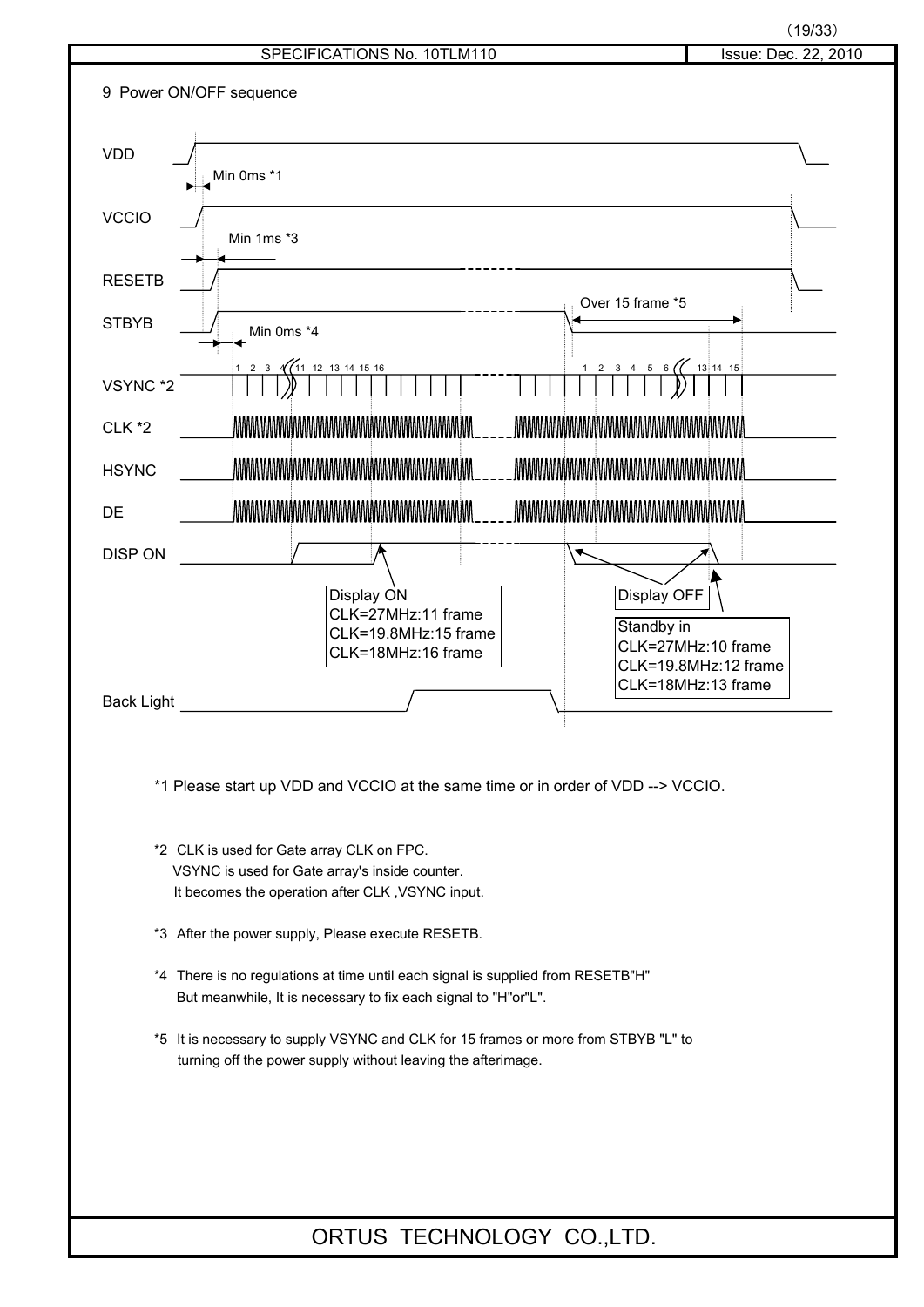| C<br>ď |  |
|--------|--|
|        |  |

| 10. Characteristics |                                                                                                            |                        |                  |                          |                          |                          |             |                |           |  |
|---------------------|------------------------------------------------------------------------------------------------------------|------------------------|------------------|--------------------------|--------------------------|--------------------------|-------------|----------------|-----------|--|
|                     | 10.1 Optical Characteristics<br>< Measurement Condition >                                                  |                        |                  |                          |                          |                          |             |                |           |  |
|                     | Measuring instruments:<br>CS1000 (KONICA MINOLTA), LCD7000 (OTSUKA ELECTRONICS),<br>EZcontrast160D (ELDIM) |                        |                  |                          |                          |                          |             |                |           |  |
|                     | Driving condition:<br>Refer to typical rating of the section "Recommended Operating Conditions"            |                        |                  |                          |                          |                          |             |                |           |  |
|                     | Optimized VCOMDC<br>VLCD=   Vsigpp±Vcompp   /2                                                             |                        |                  |                          |                          |                          |             |                |           |  |
| Backlight:          |                                                                                                            |                        | $IL=10.0mA$      |                          |                          |                          |             |                |           |  |
|                     | Measured temperature:                                                                                      |                        | Ta= $25^\circ$ C |                          |                          |                          |             |                |           |  |
|                     | Item                                                                                                       | Symbol                 | Condition        | <b>MIN</b>               | <b>TYP</b>               | <b>MAX</b>               | Unit        | Note No.       | Remark    |  |
|                     |                                                                                                            | <b>TON</b>             | VLCD=(TBD)       |                          |                          | <b>TBD</b>               | ms          | $\mathbf{1}$   | $\times$  |  |
|                     | Rise time                                                                                                  |                        |                  |                          |                          |                          |             |                |           |  |
| Response<br>time    | Fall time                                                                                                  | <b>TOFF</b>            | VLCD=(TBD)       |                          |                          | <b>TBD</b>               | ms          |                |           |  |
| ratio               | <b>Backlight ON</b>                                                                                        | CR                     | VLCD=(TBD)       | <b>TBD</b>               | <b>TBD</b>               |                          |             | $\overline{2}$ |           |  |
| Contrast            | <b>Backlight OFF</b>                                                                                       |                        |                  |                          | <b>TBD</b>               |                          |             |                |           |  |
|                     | Left                                                                                                       | $\theta L$             | VLCD=(TBD)       | <b>TBD</b>               |                          |                          | deg         | 3              | $\times$  |  |
| Viewing<br>angle    | Right                                                                                                      | $\theta R$             |                  | <b>TBD</b>               |                          |                          | deg         |                |           |  |
|                     | Up                                                                                                         | φU                     | $CR \geq (TBD)$  | <b>TBD</b>               |                          |                          | deg         |                |           |  |
|                     | Down                                                                                                       | φD                     |                  | <b>TBD</b>               |                          |                          | deg         |                |           |  |
|                     | V-T threshold                                                                                              | V90                    |                  | <b>TBD</b>               | <b>TBD</b>               | <b>TBD</b>               | $\vee$      | 4              | $\times$  |  |
| voltage             |                                                                                                            | V <sub>50</sub><br>V10 |                  | <b>TBD</b><br><b>TBD</b> | <b>TBD</b><br><b>TBD</b> | <b>TBD</b><br><b>TBD</b> | V<br>$\vee$ |                |           |  |
| White V-T Curve     |                                                                                                            |                        |                  | White V-T Curve          |                          |                          |             |                | Reference |  |
|                     |                                                                                                            | $\pmb{\mathsf{x}}$     | VLCD=(TBD)       |                          | White chromaticity range |                          |             | 5              |           |  |
|                     | <b>White Chromaticity</b>                                                                                  | y                      |                  |                          |                          |                          |             |                |           |  |
| Burn-in             |                                                                                                            |                        |                  | <b>TBD</b>               |                          |                          | 6           |                |           |  |
|                     | Center brightness                                                                                          |                        | VLCD=(TBD)       | <b>TBD</b>               | <b>TBD</b>               |                          | $cd/m2$     | $\overline{7}$ |           |  |
|                     | <b>Brightness distribution</b>                                                                             |                        | VLCD=(TBD)       | <b>TBD</b>               |                          |                          | $\%$        | 8              |           |  |
|                     | * Note number 1 to 8: Refer to the APPENDIX of "Reference Method for Measuring Optical Characteristics".   |                        |                  |                          |                          |                          |             |                |           |  |

\* Note number 1 to 8: Refer to the APPENDIX of "Reference Method for Measuring Optical Characteristics".

㶎 Measured in the form of LCD module.



White V-T Curve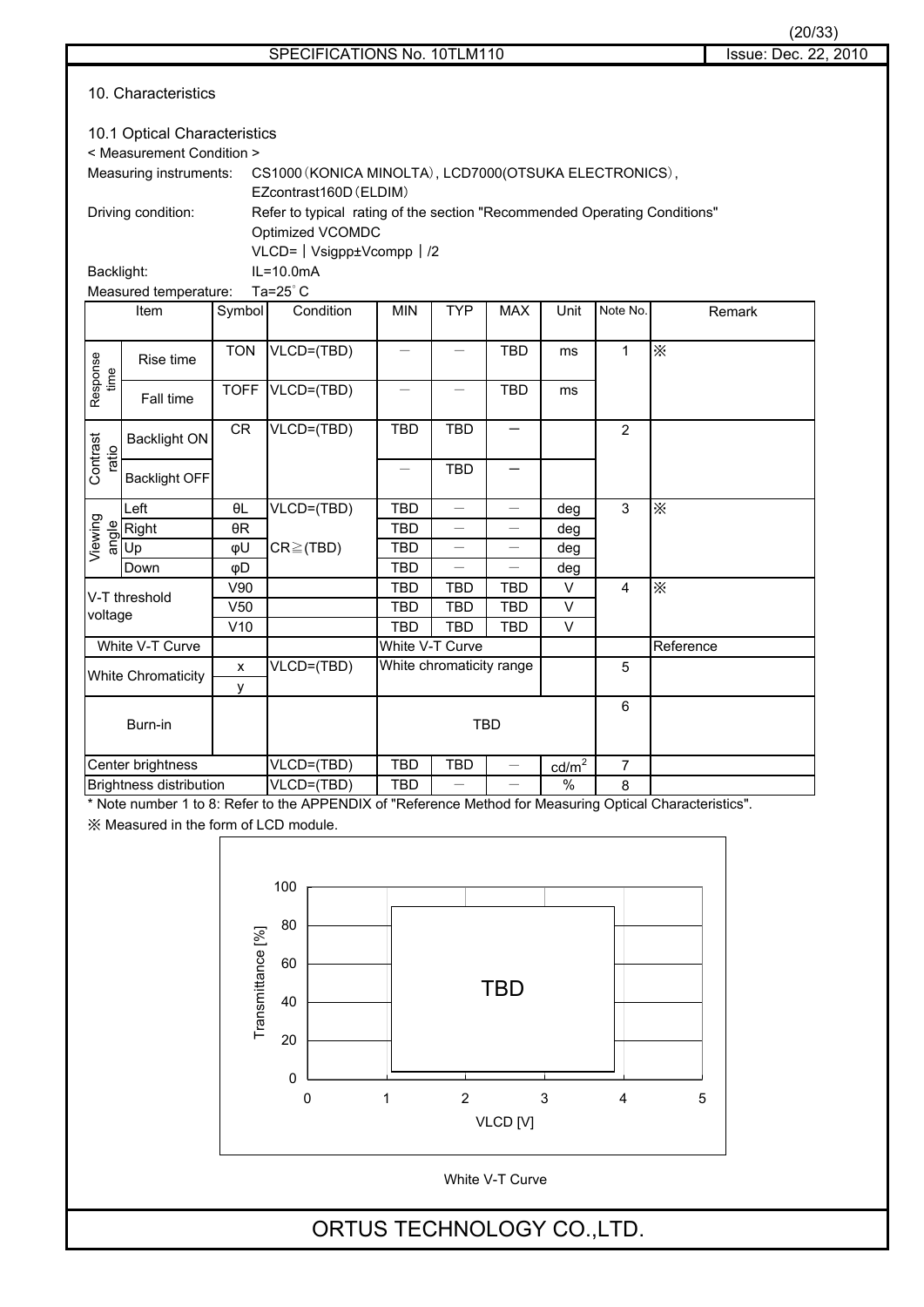

㶎 Measured in the form of LCD module.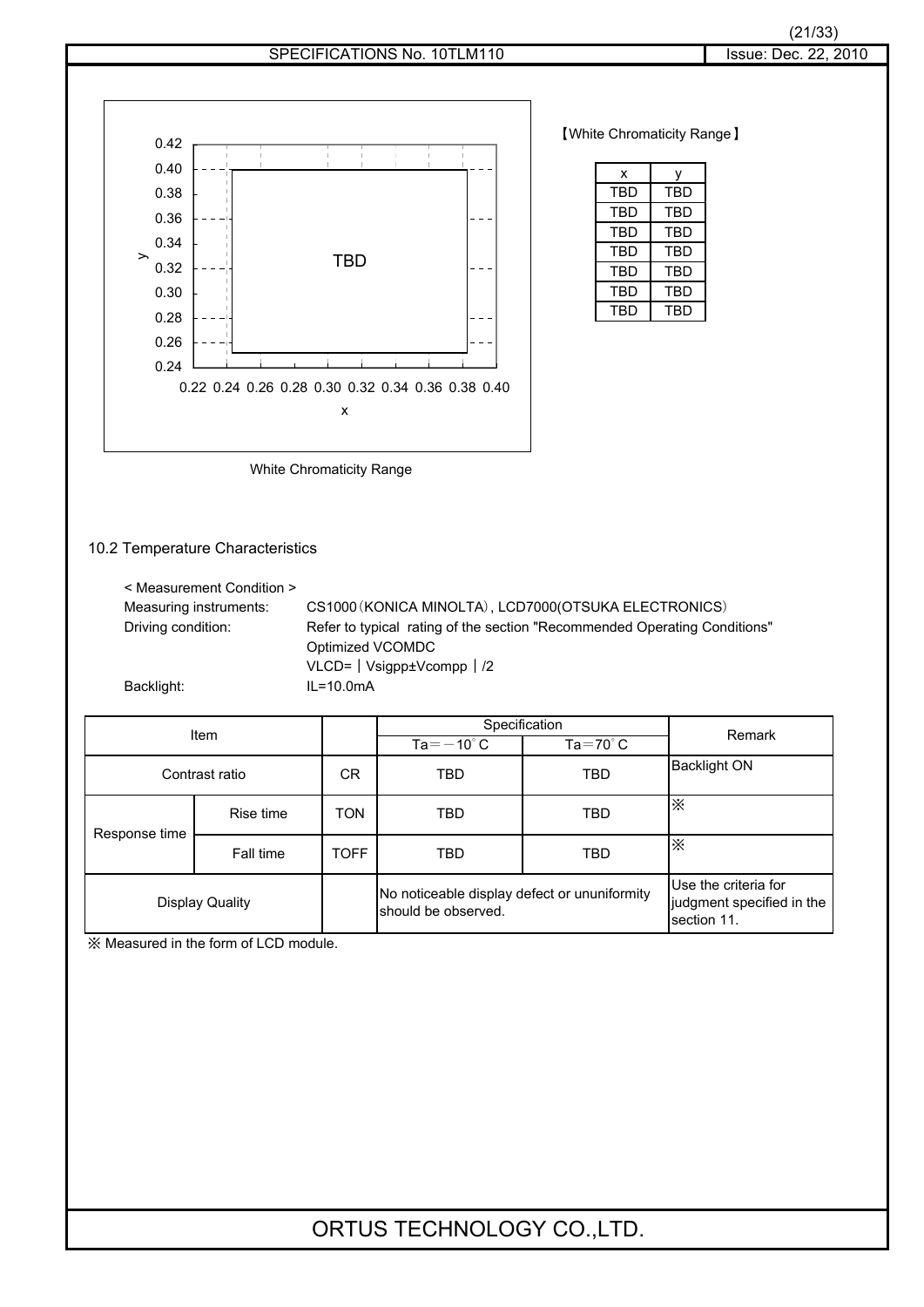#### 11. Criteria of Judgment

11.1 Defective Display and Screen Quality

| Test Condition:      | Observed TFT-LCD monitor from front during operation with the following conditions |
|----------------------|------------------------------------------------------------------------------------|
| Driving Signal       | Raster Pattern (RGB in monochrome, white, black)                                   |
| Signal condition     | TBD                                                                                |
| Observation distance | 30 cm                                                                              |
| <b>Illuminance</b>   | 200 to 350 lx                                                                      |
| Backlight            | $IL = 10.0mA$                                                                      |

| Defect item     |                     |                            | Defect content                                                                 | Criteria                       |
|-----------------|---------------------|----------------------------|--------------------------------------------------------------------------------|--------------------------------|
|                 |                     |                            | Line defect Black, white or color line, 3 or more neighboring defective dots   | Not exists                     |
| Display Quality |                     |                            | Uneven brightness on dot-by-dot base due to defective                          |                                |
|                 |                     |                            | TFT or CF, or dust is counted as dot defect                                    |                                |
|                 | Dot defect          | (brighter dot, darker dot) |                                                                                | Refer to table 1               |
|                 |                     |                            | High bright dot: Visible through 2% ND filter at VLCD=(TBD)V                   |                                |
|                 |                     |                            | Low bright dot: Visible through 5% ND filter at VLCD=(TBD)V                    |                                |
|                 |                     |                            | Dark dot: Appear dark through white display at VLCD=(TBD)V                     |                                |
|                 | Dirt                |                            | Point-like uneven brightness (white stain, black stain etc)                    | Invisible through 1% ND filter |
|                 |                     | Point-like                 | $0.25$ mm $<$ $\phi$                                                           | $N=0$                          |
| Quality         |                     |                            | $0.20 < \phi \leq 0.25$ mm                                                     | $N \leq 2$                     |
|                 | Foreign<br>particle |                            | $\varphi \leq 0.20$ mm                                                         | Ignored                        |
| Screen          |                     | Liner                      | 3.0mm <length 0.08mm<width<="" and="" td=""><td><math>N=0</math></td></length> | $N=0$                          |
|                 |                     |                            | length ≤3.0mm or width ≤0.08mm                                                 | Ignored                        |
|                 | Others              |                            |                                                                                | Use boundary sample            |
|                 |                     |                            |                                                                                | for judgment when necessary    |

 $\varphi$ (mm): Average diameter = (major axis + minor axis)/2 Permissible number: N

| Table 1 |                       |                      |             |       |                                                                                                       |
|---------|-----------------------|----------------------|-------------|-------|-------------------------------------------------------------------------------------------------------|
| Area    | High<br>bright<br>dot | Low<br>bright<br>dot | Dark<br>dot | Total | Criteria                                                                                              |
| Α       | 0                     | 2                    | 2           |       | Permissible distance between same color bright dots<br>(includes neighboring dots): 3 mm or more      |
| B       | 2                     | 4                    | 4           | 6     | Permissible distance between same color high bright dots<br>(includes neighboring dots): 5 mm or more |
| Total   | 2                     | 4                    | 4           |       |                                                                                                       |

<Portrait model>



Division of A and B areas B area: Active area

Dimensional ratio between A and B areas: 1: 4: 1 (Refer to the left figure)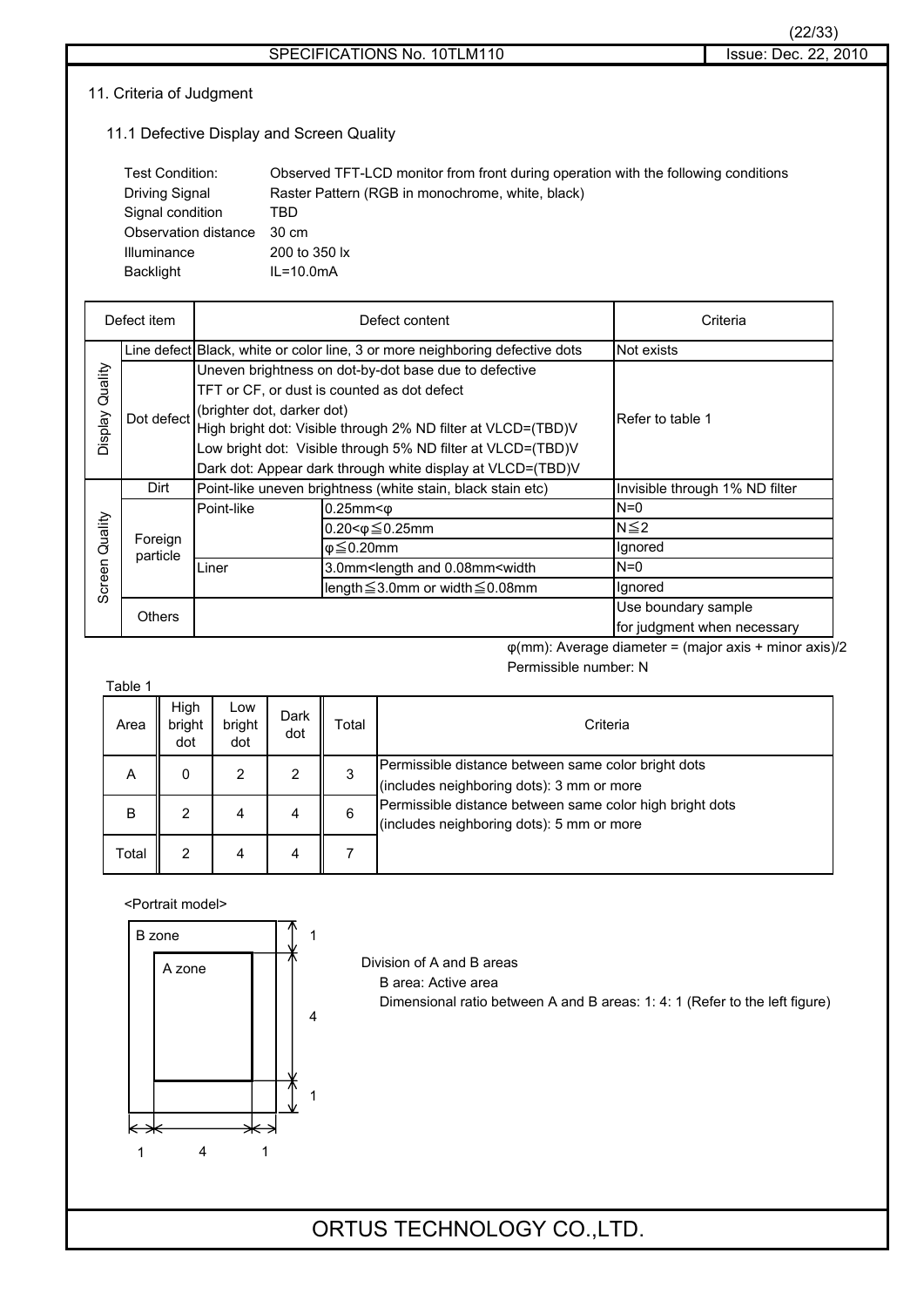| SPECIFICATIONS No. 10TLM110 |  |
|-----------------------------|--|
|-----------------------------|--|

## 11.2 Screen and Other Appearance

Testing conditions

Observation distance 30cm

Illuminance  $1200 \sim 2000$  lx

|           | Item          | Criteria                                          | Remark                |
|-----------|---------------|---------------------------------------------------|-----------------------|
|           |               |                                                   |                       |
|           | Flaw          | Ignore invisible defect when the backlight is on. | Applicable area:      |
|           | Stain         |                                                   | Active area only      |
| Polarizer | <b>Bubble</b> |                                                   | (Refer to the section |
|           | lDust         |                                                   | 3.2 "Outward form")   |
|           | Dent          |                                                   |                       |
|           | S-case        | No functional defect occurs                       |                       |
|           | FPC cable     | No functional defect occurs                       |                       |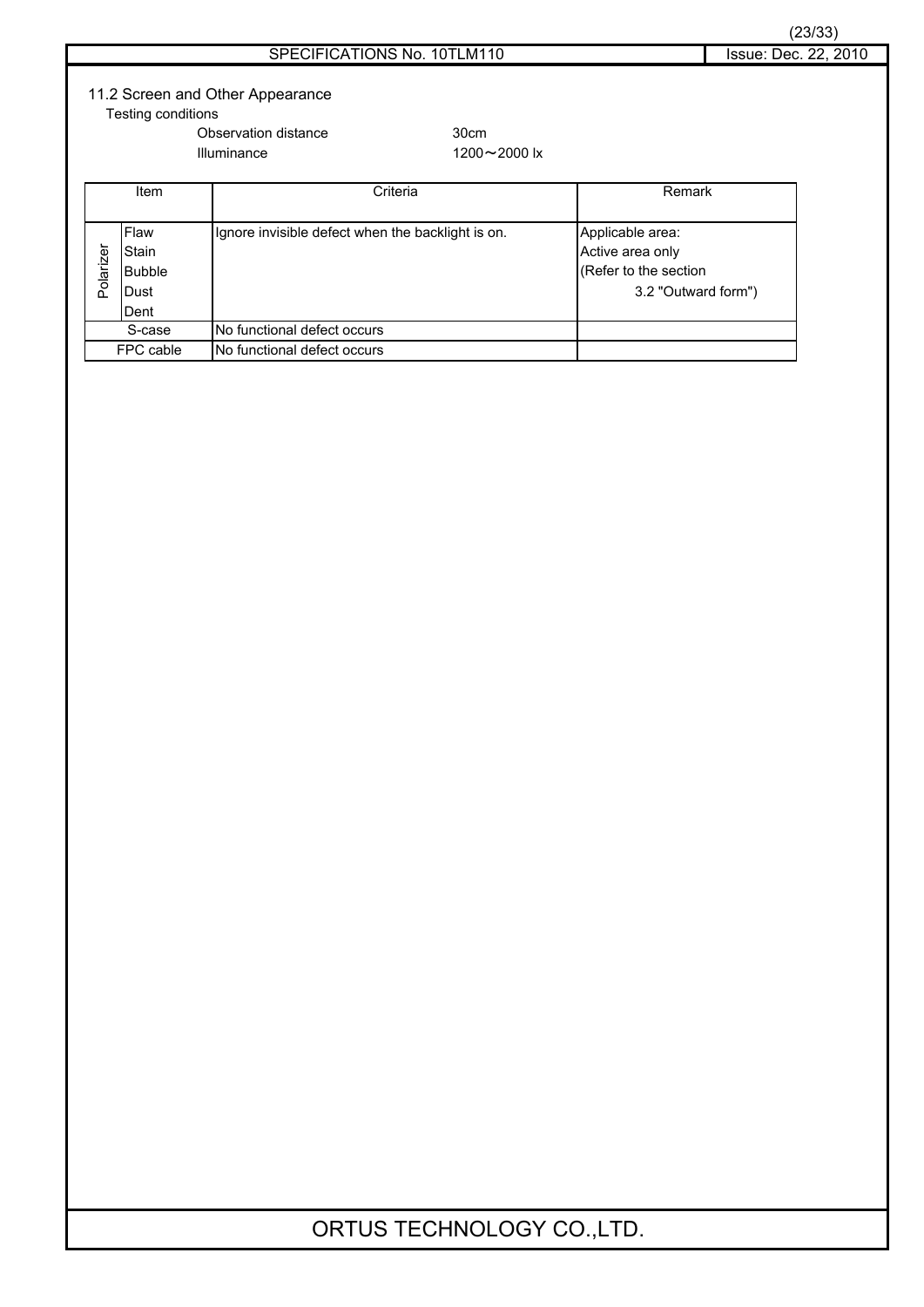#### SPECIFICATIONS No. 10TLM110 Issue: Dec. 22, 2010

#### 12. Reliability Test

|                                | Test item                    | <b>Test condition</b>                                    | number of failures<br>/number of examinations |
|--------------------------------|------------------------------|----------------------------------------------------------|-----------------------------------------------|
|                                | High temperature storage     | Ta=80°C<br>240H                                          | $TBD \diagup 3$                               |
|                                | Low temperature storage      | Ta= $(-30^{\circ} C)$<br>240H                            | $TBD \diagup 3$                               |
|                                | High temperature & high      | Ta=60°C, RH=90%<br>240H                                  | $TBD \diagup 3$                               |
| Durability test                | humidity storage             | X<br>non condensing                                      |                                               |
|                                | High temperature operation   | $\overline{\text{Tp}}$ =70°C<br>240H                     | $TBD \diagup 3$                               |
|                                | Low temperature operation    | $Tp=(-20^{\circ} C)$<br>240H                             | $TBD \diagup 3$                               |
|                                | High temp & humid operation  | Tp=40°C, RH=90%<br>240H                                  | $TBD \diagup 3$                               |
|                                |                              | X<br>non condensing                                      |                                               |
|                                | Thermal shock storage        | $(-30) \leftarrow 80^\circ$ C(30min/30min)<br>100 cycles | $TBD \diagup 3$                               |
|                                |                              | Confirms to EIAJ ED-4701/300                             | $TBD \diagup 3$                               |
|                                | Electrostatic discharge test | C=200pF,R=0 $\Omega$ ,V= $\pm$ 200V                      |                                               |
|                                | (Non operation)              | Each 3 times of discharge on and power supply            |                                               |
| Vlechanical environmental test |                              | and other terminals.                                     |                                               |
|                                | Surface discharge test       | C=250pF, R=100Ω, V=±12kV                                 | $TBD \diagup 3$                               |
|                                | (Non operation)              | Each 5 times of discharge in both polarities             |                                               |
|                                |                              | on the center of screen with the case grounded.          |                                               |
|                                | <b>Vibration test</b>        | Total amplitude 1.5mm, $f=10 \sim 55$ Hz, X,Y,Z          | $TBD \diagup 3$                               |
|                                |                              | directions for each 2 hours                              |                                               |
|                                |                              | Use ORTUS TECHNOLOGY original jig                        | $TBD \diagup 3$                               |
|                                |                              | (see next page) and make an impact with                  |                                               |
|                                | Impact test                  | peak acceleration of 1000m/s2 for 6 msec with            |                                               |
|                                |                              | half sine-curve at 3 times to each X, Y, Z directions    |                                               |
|                                |                              | in conformance with JIS 60068-2-27-1995.                 |                                               |
|                                |                              | Acceleration of 19.6m/s <sup>2</sup> with frequency of   | TBD∕1 Packing                                 |
|                                | Packing vibration-proof test | 10→55→10Hz, X, Y, Zdirection for each                    |                                               |
|                                |                              | 30 minutes                                               |                                               |
| Packing test                   | Packing drop test            | Drop from 75cm high.                                     | TBD/1 Packing                                 |
|                                |                              | 1 time to each 6 surfaces, 3 edges, 1 corner             |                                               |

Note:Ta=ambient temperature Tp=Panel temperature

㶎䇭The profile of high temperature/humidity storage and High Temperature/humidity operation (Pure water of over  $10M\Omega$ ·cm shall be used.)

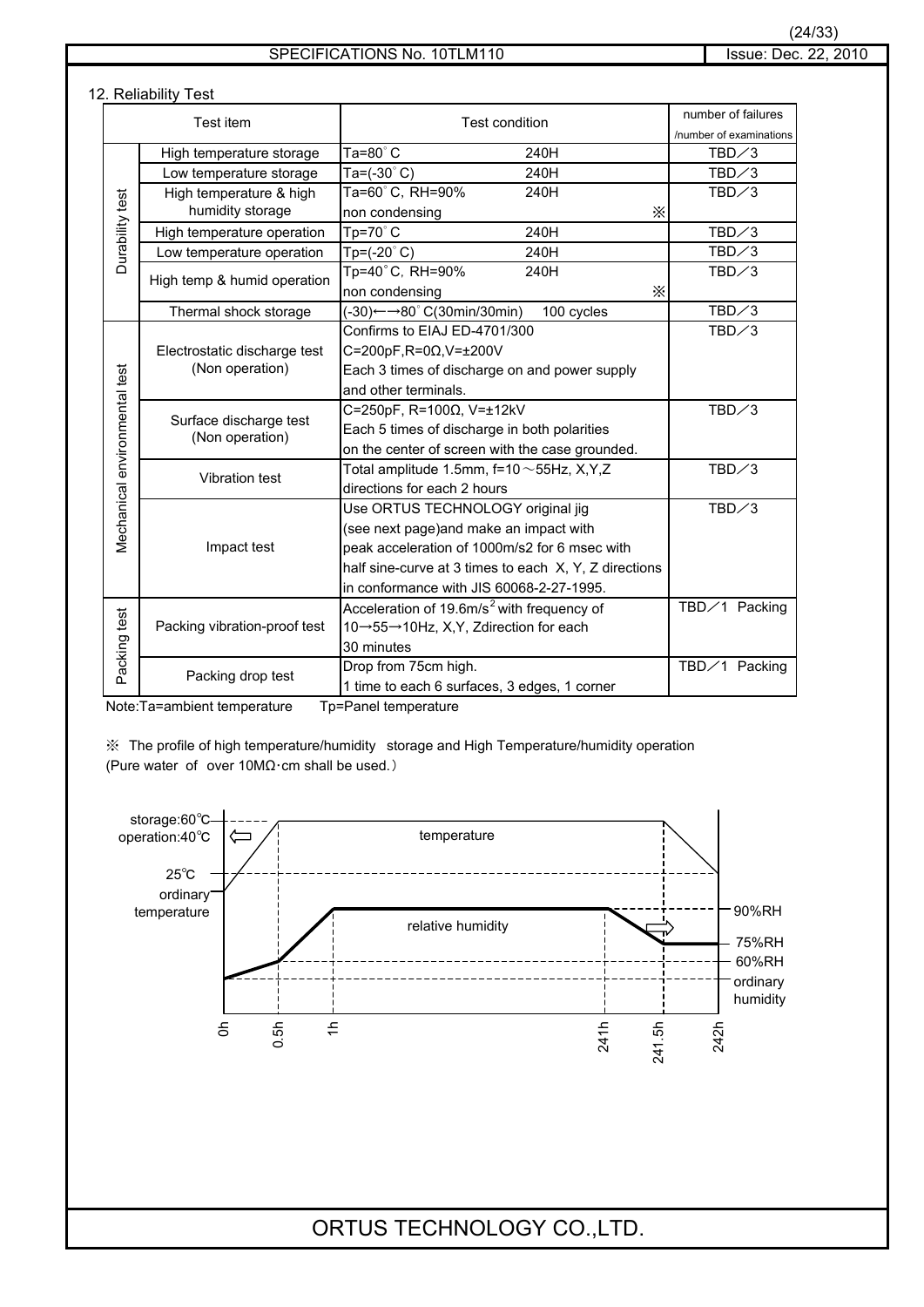Table2.Reliability Criteria

Measure the parameters after leaving the monitor at the ordinary temperature for 2 hours or more after the test completion.

| item            | Standard                              | lRemarks                   |
|-----------------|---------------------------------------|----------------------------|
| Display quality | No visible abnormality shall be seen. | As criteria of             |
|                 |                                       | "11 Criteria of Judgment". |
| Contrast ratio  | 140 or more                           | <b>Backlight ON</b>        |

#### ORTUS TECHNOLOGY Original Jig

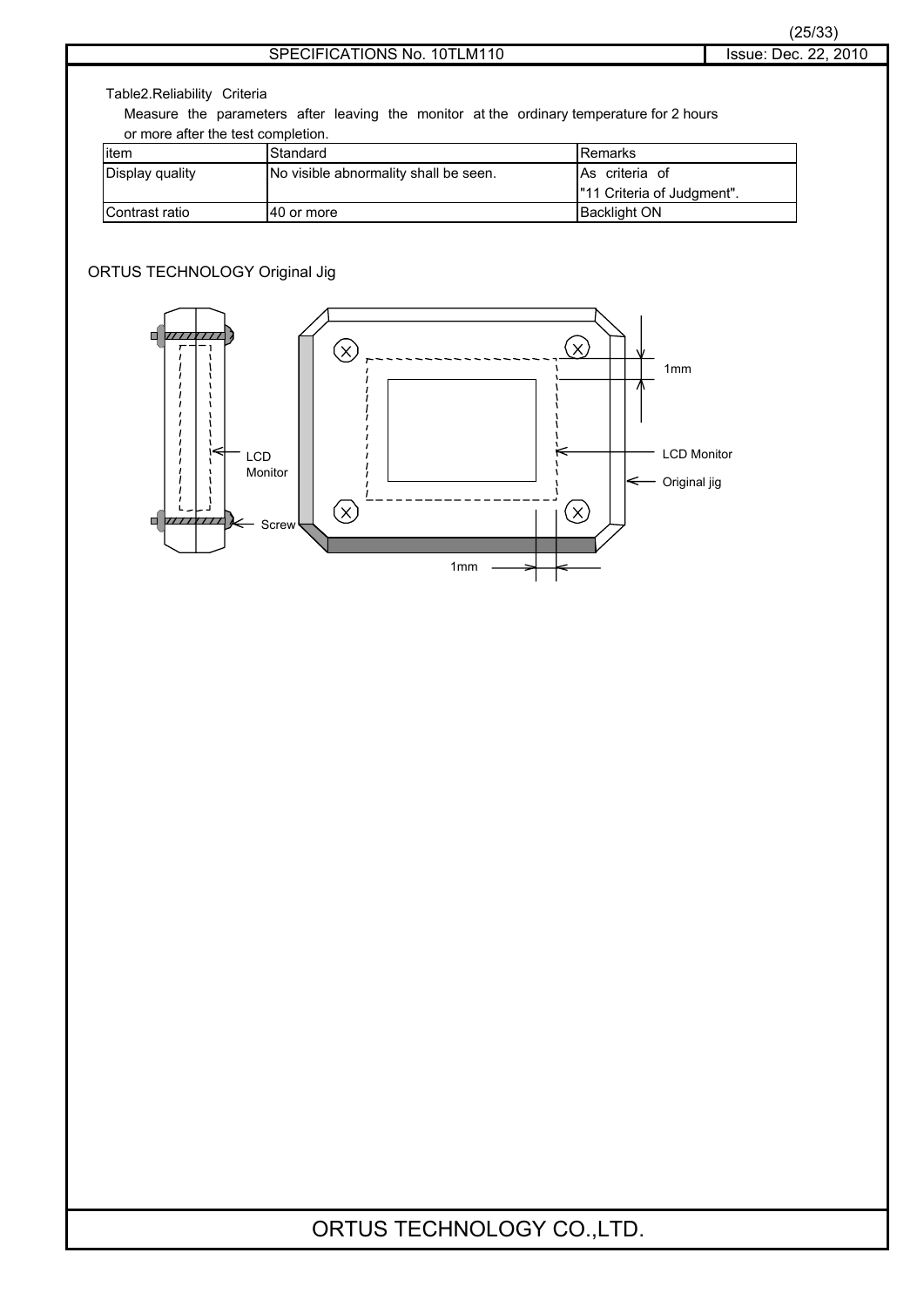13. Packing Specifications

TBD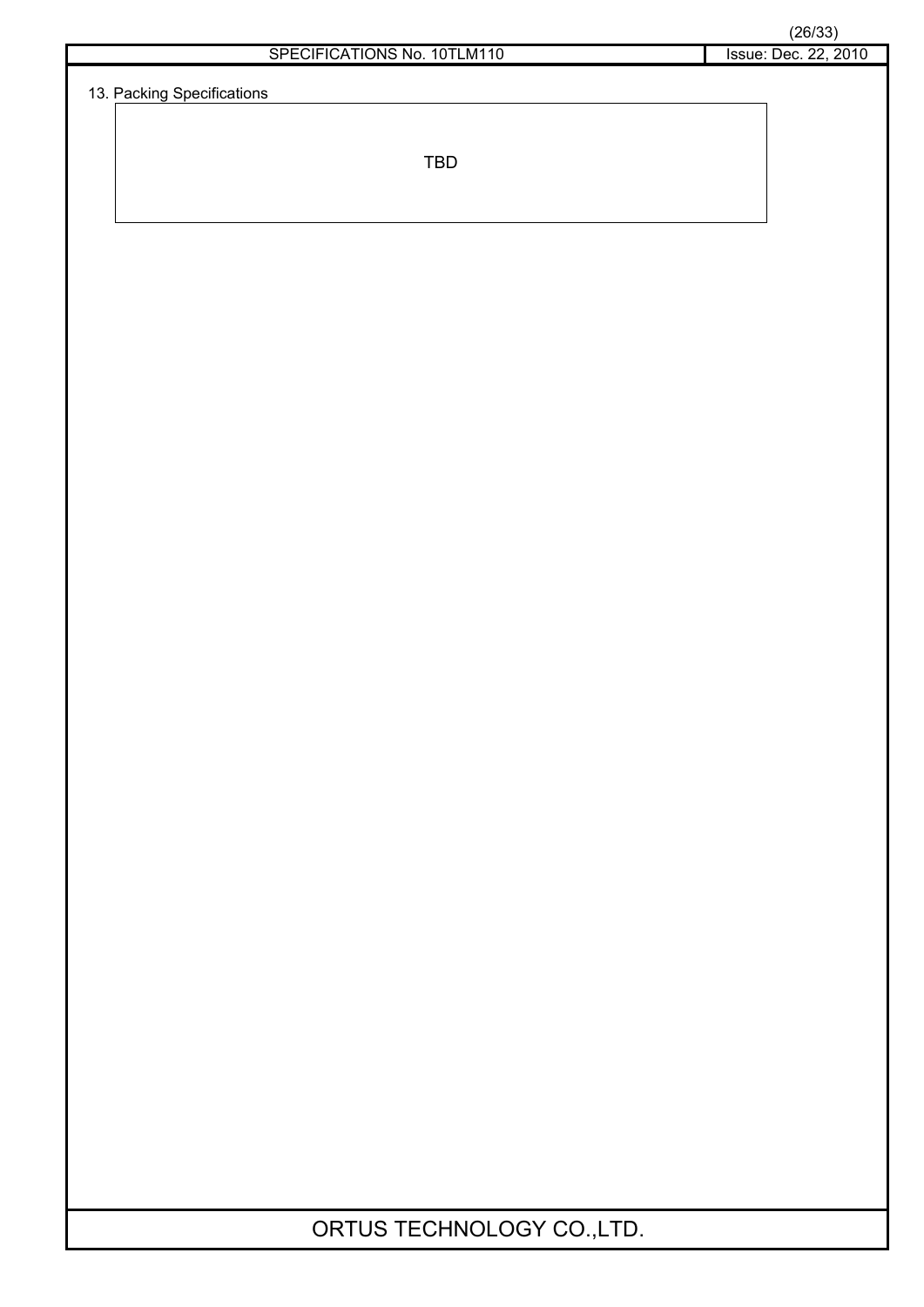#### 14. Handling Instruction

14.1 Cautions for Handling LCD panels

| <b>Caution</b> |                                                                                                                                                                                                                                                                                                                                                                                                             |  |  |  |  |
|----------------|-------------------------------------------------------------------------------------------------------------------------------------------------------------------------------------------------------------------------------------------------------------------------------------------------------------------------------------------------------------------------------------------------------------|--|--|--|--|
| (1)            | Do not make an impact on the LCD panel glass because it may break and you may get injured from it.                                                                                                                                                                                                                                                                                                          |  |  |  |  |
| (2)            | If the glass breaks, do not touch it with bare hands.<br>(Fragment of broken glass may stick you or you cut yourself on it.                                                                                                                                                                                                                                                                                 |  |  |  |  |
| (3)            | If you get injured, receive adequate first aid and consult a medial doctor.                                                                                                                                                                                                                                                                                                                                 |  |  |  |  |
| (4)            | Do not let liquid crystal get into your mouth.<br>(If the LCD panel glass breaks, try not let liquid crystal get into your mouth even toxic property<br>of liquid crystal has not been confirmed.                                                                                                                                                                                                           |  |  |  |  |
| (5)            | If liquid crystal adheres, rinse it out thoroughly.<br>(If liquid crystal adheres to your cloth or skin, wipe it off with rubbing alcohol or wash<br>it thoroughly with soap. If liquid crystal gets into eyes, rinse it with clean water<br>for at least 15 minutes and consult an eye doctor.                                                                                                             |  |  |  |  |
| (6)            | If you scrap this products, follow a disposal standard of industrial waste<br>that is legally valid in the community, country or territory where you reside.                                                                                                                                                                                                                                                |  |  |  |  |
| (7)            | Do not connect or disconnect this product while its application products is powered on.                                                                                                                                                                                                                                                                                                                     |  |  |  |  |
| (8)            | Do not attempt to disassemble or modify this product as it is precision component.                                                                                                                                                                                                                                                                                                                          |  |  |  |  |
| (9)            | If a part of soldering part has been exposed, and avoid contact (short-circuit)<br>with a metallic part of the case etc. about FPC of this model, please.<br>Please insulate it with the insulating tape etc. if necessary.<br>The defective operation is caused, and there is a possibility to generation<br>of heat and the ignition.                                                                     |  |  |  |  |
|                | (10) Since excess current protection circuit is not built in this TFT module, there is the possibility that<br>LCD module or peripheral circuit become feverish and burned in case abnormal operation is generated.<br>We recommend you to add excess current protection circuit to power supply.                                                                                                           |  |  |  |  |
|                | (11) The devices on the FPC are damageable to electrostatic discharge,<br>because the terminals of the devices are exposed.<br>Wear grounded wrist-straps and use electrostatic neutralization blowers to prevent static<br>charge and discharge when handling the TFT monitors.<br>Designate an appropriate operating area, and set equipment, tools, and machines properly<br>when handling this product. |  |  |  |  |
|                | <b>Caution</b><br>This mark is used to indicate a precaution or an<br>instruction which, if not correctly observed, may<br>result in bodily injury, or material damages alone.                                                                                                                                                                                                                              |  |  |  |  |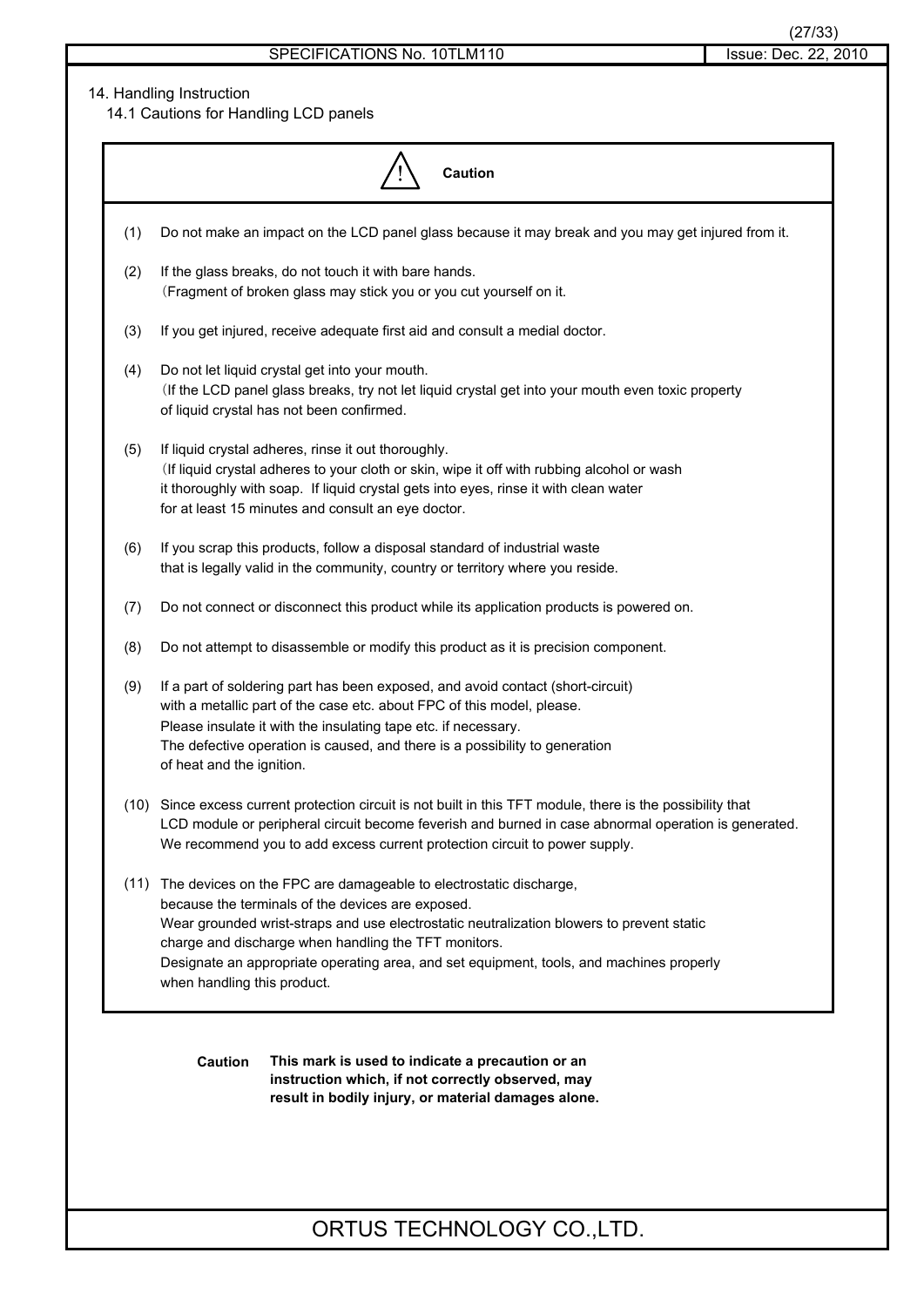- 14.2 Precautions for Handling
	- 1) Wear finger tips at incoming inspection and for handling the TFT monitors to keep display quality and keep the working area clean. Do not touch the surface of the monitor as it is easily scratched.
	- 2) Wear grounded wrist-straps and use electrostatic neutralization blowers to prevent static charge and discharge when handling the TFT monitors as the LED in this TFT monitors is damageable to electrostatic discharge. Designate an appropriate operating area, and set equipment, tools, and machines properly when handling this product.
	- 3) Avoid strong mechanical shock including knocking, hitting or dropping to the TFT monitors for protecting their glass parts. Do not use the TFT monitors that have been experienced dropping or strong mechanical shock.
	- 4) Do not use or storage the TFT monitors at high temperature and high humidity environment. Particularly, never use or storage the TFT monitors at a location where condensation builds up.
	- 5) Avoid using and storing TFT monitors at a location where they are exposed to direct sunlight or ultraviolet rays to prevent the LCD panels from deterioration by ultraviolet rays.
	- 6) Do not stain or damage the contacts of the FPC cable . FPC cable needs to be inserted until it can reach to the end of connector slot. During insertion, make sure to keep the cable in a horizontal position to avoid an oblique insertion. Otherwise, it may cause poor contact or deteriorate reliability of the FPC cable.
	- 7) The FPC cable is a design very weak to the bend and the pull as it is fixed with the tape. Do not bend or pull the FPC cable or carry the TFT monitor by holding the FPC cable.
	- 8) Peel off the protective film on the TFT monitors during mounting process. Refer to the section 14.5 on how to peel off the protective film. We are not responsible for electrostatic discharge failures or other defects occur when peeling off the protective film.

#### 14.3 Precautions for Operation

- 1) Since this TFT monitors are not equipped with light shielding for the driver IC, do not expose the driver IC to strong lights during operation as it may cause functional failures.
- 2) When turning off the power, turn off the input signal before or at the same timing of switching off the power.
- 3) Do not plug in or out the FPC cable while power supply is switch on. Plug the FPC cable in and out while power supply is switched off.
- 4) Do not operate the TFT monitors in the strong magnetic field. It may break the TFT monitors.
- 5) Do not display a fixed image on the screen for a long time. Use a screen-saver or other measures to avoid a fixed image displayed on the screen for a long time. Otherwise, it may cause burn-in image on the screen due the characteristics of liquid crystal.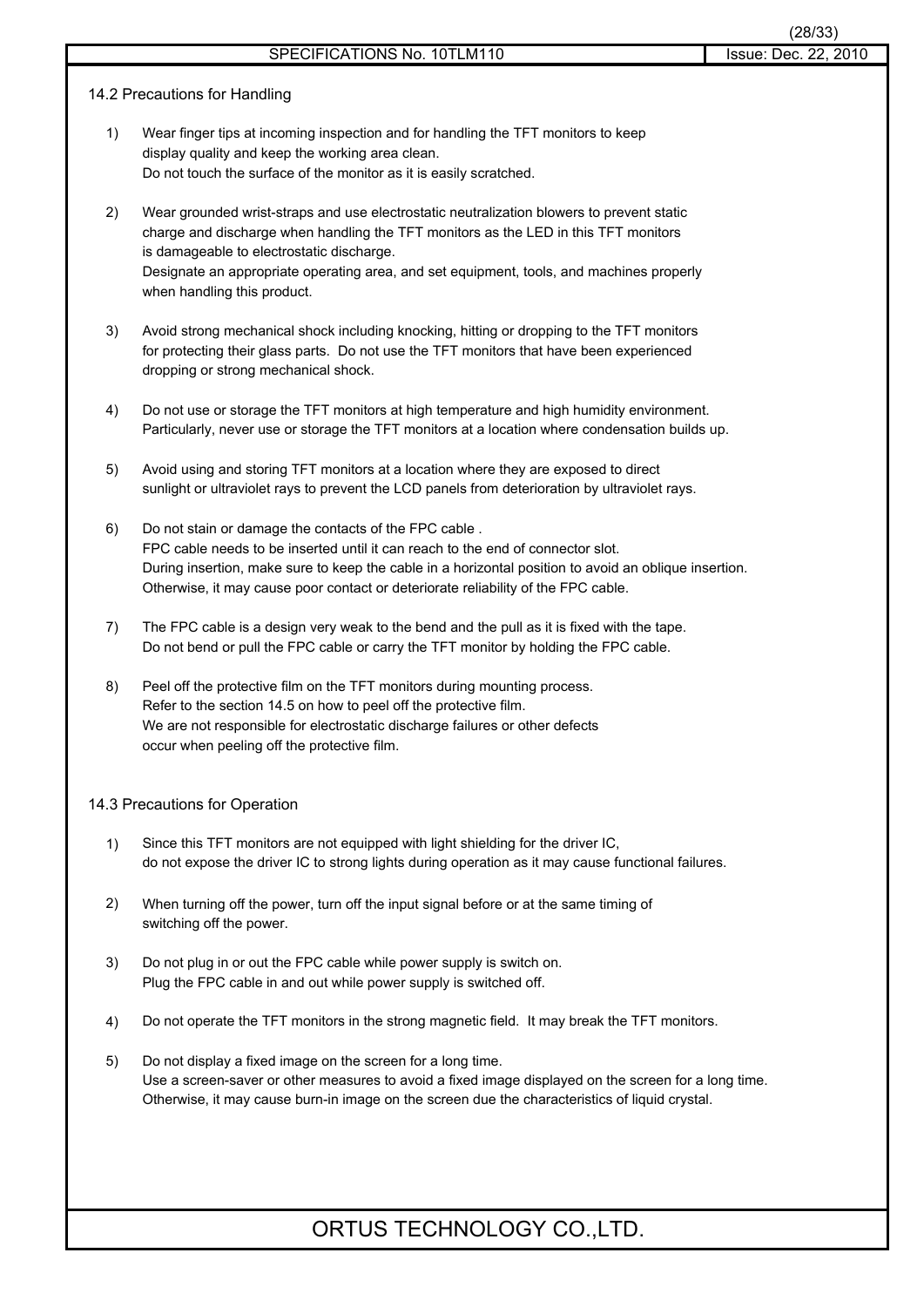#### 14.4 Storage Condition for Shipping Cartons

Storage environment

| Temperature | 0 to $40^{\circ}$ C                                                                                                                            |
|-------------|------------------------------------------------------------------------------------------------------------------------------------------------|
| Humidity    | 60%RH or less                                                                                                                                  |
|             | No-condensing occurs under low temperature with high humidity condition.                                                                       |
| Atmosphere  | No poisonous gas that can erode electronic components and/or wiring<br>materials should be detected.                                           |
| Time period | 3 months                                                                                                                                       |
| Unpacking   | To prevent damages caused by static electricity, anti-static precautionary measures<br>(e.g. earthing, anti-static mat) should be implemented. |
|             |                                                                                                                                                |

• Maximum piling up (TBD) cartons

#### 14.5 Precautions for Peeling off the Protective film

The followings work environment and work method are recommended to prevent the TFT monitors from static damage or adhesion of dust when peeling off the protective films.

#### A) Work Environment

- a) Humidity: 50 to 70 %RH, Temperature15 to 27°C
- b) Operators should wear conductive shoes, conductive clothes, conductive finger tips and grounded wrist-straps. Anti-static treatment should be implemented to work area's floor.
- c) Use a room shielded against outside dust with sticky floor mat laid at the entrance to eliminate dirt.

#### B) Work Method

- The following procedures should taken to prevent the driver ICs from charging and discharging.
- a) Use an electrostatic neutralization blower to blow air on the TFT monitors to its lower left when the FPC cable facing to the leftside. Optimize direction of the blowing air and the distance between the TFT monitors and the electrostatic neutralization blower.
- b) Put an adhesive tape (Scotch tape, etc) at the lower left corner area of the protective film to prevent scratch on surface of TFT monitors.
- c) Peel off the adhesive tape slowly (spending more than 2 secs to complete) by pulling it to opposite direction.

Direction of blowing air 䋨Optimize air direction and the distance)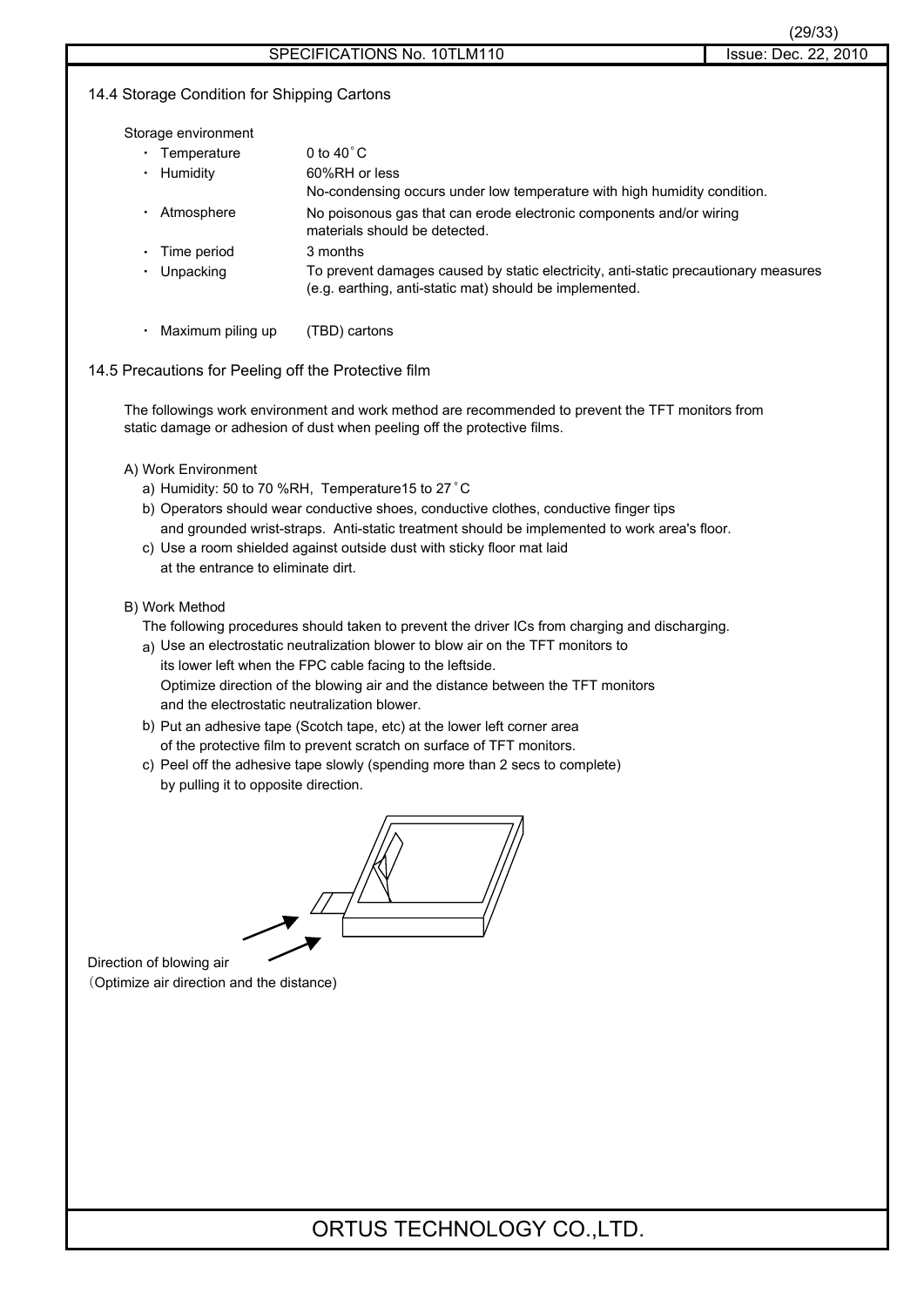Reference Method for Measuring Optical Characteristics and Performance

| 1. Measurement Condition (Backlight ON) |                                                                                                 |
|-----------------------------------------|-------------------------------------------------------------------------------------------------|
| Measuring instruments:                  | CS1000 (KONICA MINOLTA), LCD7000 (OTSUKA ELECTRONICS), EZcontrast160D (ELDIM)                   |
| Driving condition:                      | Refer to typical rating of the section "Recommended Operating Conditions"                       |
| Measured temperature:                   | 25°C unless specified                                                                           |
| Measurement system:                     | See the chart below. The luminance meter is placed on the normal line of<br>measurement system. |
| Measurement point:                      | At the center of the screen unless otherwise specified                                          |



Measurement is made after 30 minutes of lighting of the backlight.

Measurement point: At the center point of the screen Brightness distribution: 9 points shown in the following drawing.

<Portrait model>



Dimensional ratio of active area

Backlight IL=10.0mA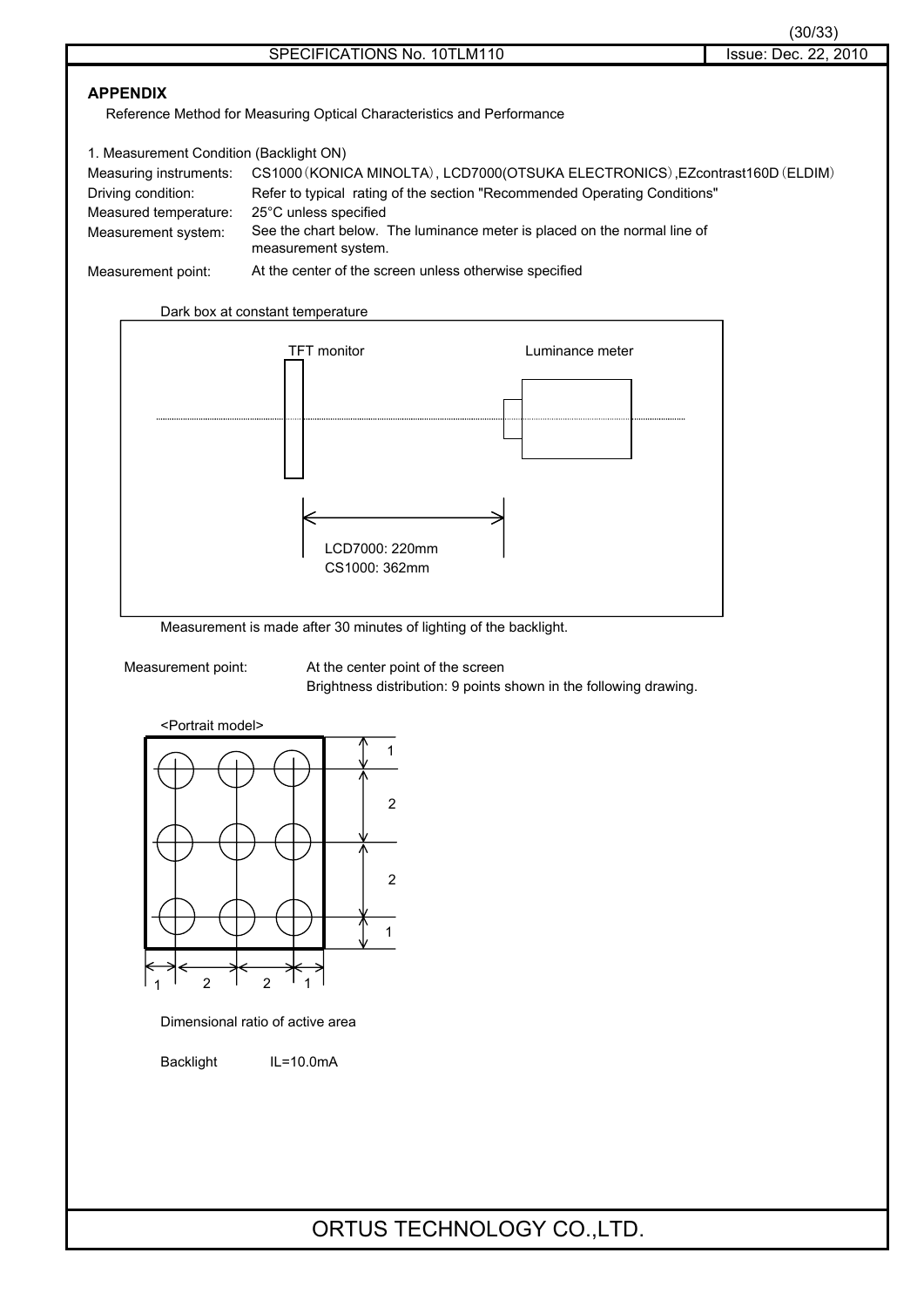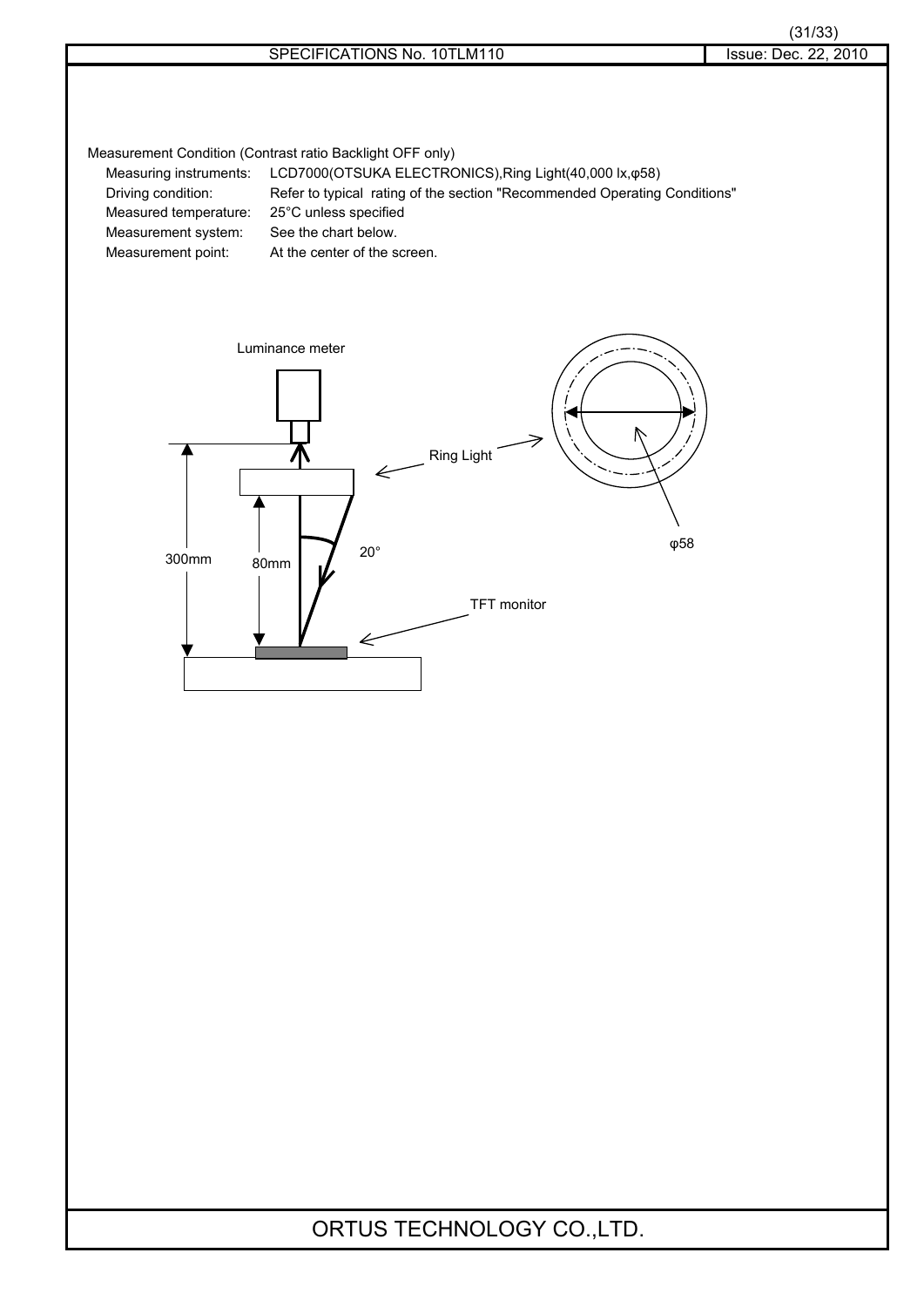#### SPECIFICATIONS No. 10TLM110 Issue: Dec. 22, 2010

| Notice         | Item                                                     | Test method                                                                                                                                                                                                                                                                                   | Measuring<br>instrument  | Remark                                                              |
|----------------|----------------------------------------------------------|-----------------------------------------------------------------------------------------------------------------------------------------------------------------------------------------------------------------------------------------------------------------------------------------------|--------------------------|---------------------------------------------------------------------|
| 1              | Response<br>time                                         | Measure output signal waveform by the luminance<br>meter when raster of window pattern is changed from<br>white to black and from black to white.                                                                                                                                             | <b>LCD7000</b>           | <b>Black display</b><br>VLCD=(TBD)V<br>White display<br>VLCD=(TBD)V |
|                |                                                          | <b>Black</b><br>White<br><b>Black</b><br>White brightness                                                                                                                                                                                                                                     |                          | <b>TON</b><br>Rise time                                             |
|                |                                                          | 100%                                                                                                                                                                                                                                                                                          |                          | <b>TOFF</b><br>Fall time                                            |
|                |                                                          | 90%<br>10%                                                                                                                                                                                                                                                                                    |                          |                                                                     |
|                |                                                          | 0%<br><b>Black</b><br><b>TOFF</b><br>brightness<br><b>TON</b>                                                                                                                                                                                                                                 |                          |                                                                     |
| $\overline{2}$ |                                                          | Contrast ratio Measure maximum luminance Y1(VLCD=(TBD)V) and<br>minimum luminance Y2(VLCD=(TBD)V) at the center of<br>the screen by displaying raster or window pattern.<br>Then calculate the ratio between these two values.<br>Contrast ratio = Y1/Y2<br>Diameter of measuring point: 8mmo | CS1000<br><b>LCD7000</b> | <b>Backlight ON</b><br><b>Backlight OFF</b>                         |
| 3              | Viewing<br>angle<br>Horizontal <sub>0</sub><br>Verticalo | Move the luminance meter from right to left and up<br>and down and determine the angles where<br>contrast ratio is (TBD).                                                                                                                                                                     | EZcontrast160D           |                                                                     |
| 4              | $V-T$<br>threshold<br>value                              | Change VLCD by 0.1V step and plot the points where<br>the luminance is 90% as V90, 50% as V50 and 10% as<br>V10 of maximum luminance.<br>100%<br>90%<br>brightness<br>50%<br>10%<br>V10<br>V <sub>50</sub><br>V90<br>0<br><b>VLCD</b>                                                         | <b>LCD7000</b>           |                                                                     |
| 5              | White<br>chromaticity                                    | Measure chromaticity coordinates x and y of CIE1931<br>colorimetric system at VLCD = (TBD)V<br>Color matching faction: 2° view                                                                                                                                                                | CS1000                   |                                                                     |